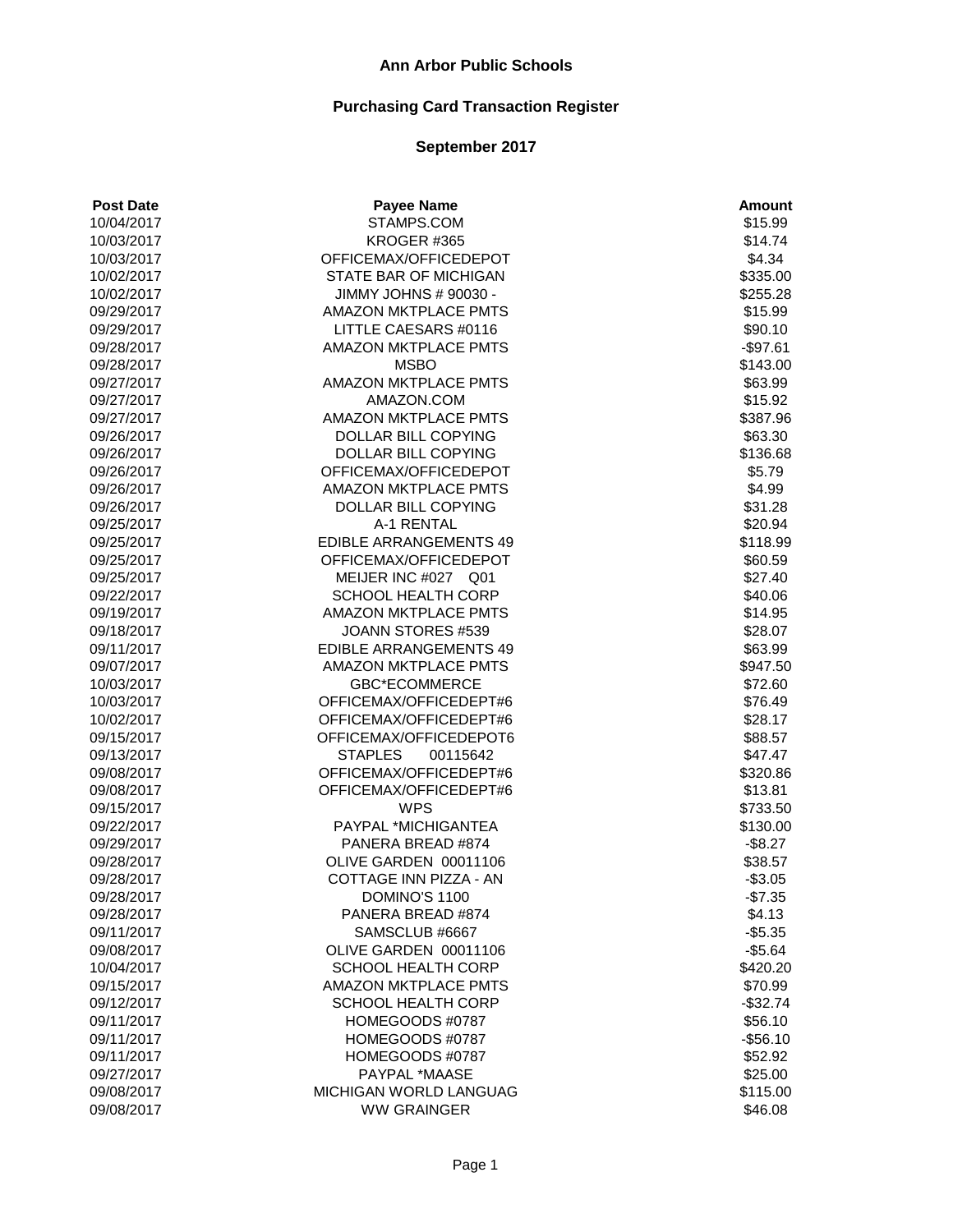| AMAZON.COM<br>\$39.96<br>09/21/2017<br>DOLLAR BILL COPYING<br>\$21.99<br>10/02/2017<br>\$39.18<br>09/11/2017<br>OFFICEMAX/OFFICEDEPOT<br>AMAZON MKTPLACE PMTS<br>09/28/2017<br>\$339.88<br>AMAZON MKTPLACE PMTS<br>\$52.71<br>09/18/2017<br><b>AMAZON MKTPLACE PMTS</b><br>\$113.78<br>09/18/2017<br>U. S. SCHOOL SUPPLY<br>09/15/2017<br>\$214.10<br>ADOLPH KIEFER AND ASSO<br>\$77.80<br>09/14/2017<br><b>DEMCO INC</b><br>09/13/2017<br>\$153.86<br>ROCHESTER 100, INC<br>\$48.00<br>09/11/2017<br>AMAZON MKTPLACE PMTS<br>09/11/2017<br>\$135.28<br>SOUTHPAW ENTERPRISES I<br>\$17.00<br>09/11/2017<br>10/03/2017<br><b>AMAZON MKTPLACE PMTS</b><br>\$50.28<br><b>ANNARBORTSHIRTCO</b><br>09/20/2017<br>\$174.14<br><b>SCHOLASTIC MAGAZINES</b><br>09/18/2017<br>\$151.25<br><b>SCHOLASTIC MAGAZINES</b><br>\$169.40<br>09/18/2017<br><b>SCHOLASTIC MAGAZINES</b><br>09/18/2017<br>\$151.25<br><b>SCHOLASTIC MAGAZINES</b><br>\$90.75<br>09/18/2017<br><b>AMAZON MKTPLACE PMTS</b><br>\$71.82<br>10/04/2017<br><b>DBC*BLICK ART MATERIAL</b><br>\$66.84<br>10/04/2017<br>MEIJER INC #64 Q01<br>\$23.56<br>09/28/2017<br><b>NICOLA'S BOOKS</b><br>\$25.52<br>09/27/2017<br><b>AMAZON MKTPLACE PMTS</b><br>\$4.83<br>09/26/2017<br>AMAZON MKTPLACE PMTS<br>09/26/2017<br>\$6.60<br>AMAZON MKTPLACE PMTS<br>\$5.95<br>09/26/2017<br><b>AMAZON MKTPLACE PMTS</b><br>09/25/2017<br>\$127.83<br><b>AMAZON MKTPLACE PMTS</b><br>09/25/2017<br>\$6.35<br><b>AMAZON MKTPLACE PMTS</b><br>\$6.35<br>09/25/2017<br>AMAZON MKTPLACE PMTS<br>09/25/2017<br>\$12.50<br>09/21/2017<br>AMAZON MKTPLACE PMTS<br>\$8.99<br>AMAZON MKTPLACE PMTS<br>\$118.88<br>09/21/2017<br>AMZ*ROCKLER<br>09/21/2017<br>\$49.98<br><b>AMAZON MKTPLACE PMTS</b><br>09/19/2017<br>\$271.92<br>AMAZON MKTPLACE PMTS<br>09/18/2017<br>\$46.74<br><b>AMAZON MKTPLACE PMTS</b><br>09/18/2017<br>$-$46.74$<br>NICOLA'S BOOKS<br>09/15/2017<br>\$40.79<br>TOSHIBA BUSINESS SOLUT<br>\$115.00<br>09/15/2017<br><b>AMAZON MKTPLACE PMTS</b><br>\$121.49<br>09/11/2017<br>\$68.05<br>AMAZON MKTPLACE PMTS<br>09/07/2017<br>10/02/2017<br>NASCO FORT ATKINSON<br>\$62.55<br>NASCO FORT ATKINSON<br>\$234.52<br>09/25/2017<br>\$109.20<br>09/18/2017<br><b>DBC*BLICK ART MATERIAL</b><br>STAPLS0159240870000007<br>\$31.80<br>09/20/2017<br>09/13/2017<br>STAPLS0159240870000003<br>\$47.80<br>09/25/2017<br><b>SSI*SCHOOL SPECIALTY</b><br>\$29.30<br>09/22/2017<br>MHE*MCGRAW-HILL ECOMM<br>\$45.38<br>09/14/2017<br>REI*GREENWOODHEINEMANN<br>\$346.50<br>\$425.70<br>09/08/2017<br><b>SSI*PREMIER HAM&amp;STEPH</b> | <b>Post Date</b> | <b>Payee Name</b>     | <b>Amount</b> |
|--------------------------------------------------------------------------------------------------------------------------------------------------------------------------------------------------------------------------------------------------------------------------------------------------------------------------------------------------------------------------------------------------------------------------------------------------------------------------------------------------------------------------------------------------------------------------------------------------------------------------------------------------------------------------------------------------------------------------------------------------------------------------------------------------------------------------------------------------------------------------------------------------------------------------------------------------------------------------------------------------------------------------------------------------------------------------------------------------------------------------------------------------------------------------------------------------------------------------------------------------------------------------------------------------------------------------------------------------------------------------------------------------------------------------------------------------------------------------------------------------------------------------------------------------------------------------------------------------------------------------------------------------------------------------------------------------------------------------------------------------------------------------------------------------------------------------------------------------------------------------------------------------------------------------------------------------------------------------------------------------------------------------------------------------------------------------------------------------------------------------------------------------------------------------------------------------------------------------------------------------------------------------------------------------------------------------------------------------------------------------------------------------------------------------------------------------------------------------------------------------------------------------------------------------------------------------------|------------------|-----------------------|---------------|
|                                                                                                                                                                                                                                                                                                                                                                                                                                                                                                                                                                                                                                                                                                                                                                                                                                                                                                                                                                                                                                                                                                                                                                                                                                                                                                                                                                                                                                                                                                                                                                                                                                                                                                                                                                                                                                                                                                                                                                                                                                                                                                                                                                                                                                                                                                                                                                                                                                                                                                                                                                                |                  |                       |               |
|                                                                                                                                                                                                                                                                                                                                                                                                                                                                                                                                                                                                                                                                                                                                                                                                                                                                                                                                                                                                                                                                                                                                                                                                                                                                                                                                                                                                                                                                                                                                                                                                                                                                                                                                                                                                                                                                                                                                                                                                                                                                                                                                                                                                                                                                                                                                                                                                                                                                                                                                                                                |                  |                       |               |
|                                                                                                                                                                                                                                                                                                                                                                                                                                                                                                                                                                                                                                                                                                                                                                                                                                                                                                                                                                                                                                                                                                                                                                                                                                                                                                                                                                                                                                                                                                                                                                                                                                                                                                                                                                                                                                                                                                                                                                                                                                                                                                                                                                                                                                                                                                                                                                                                                                                                                                                                                                                |                  |                       |               |
|                                                                                                                                                                                                                                                                                                                                                                                                                                                                                                                                                                                                                                                                                                                                                                                                                                                                                                                                                                                                                                                                                                                                                                                                                                                                                                                                                                                                                                                                                                                                                                                                                                                                                                                                                                                                                                                                                                                                                                                                                                                                                                                                                                                                                                                                                                                                                                                                                                                                                                                                                                                |                  |                       |               |
|                                                                                                                                                                                                                                                                                                                                                                                                                                                                                                                                                                                                                                                                                                                                                                                                                                                                                                                                                                                                                                                                                                                                                                                                                                                                                                                                                                                                                                                                                                                                                                                                                                                                                                                                                                                                                                                                                                                                                                                                                                                                                                                                                                                                                                                                                                                                                                                                                                                                                                                                                                                |                  |                       |               |
|                                                                                                                                                                                                                                                                                                                                                                                                                                                                                                                                                                                                                                                                                                                                                                                                                                                                                                                                                                                                                                                                                                                                                                                                                                                                                                                                                                                                                                                                                                                                                                                                                                                                                                                                                                                                                                                                                                                                                                                                                                                                                                                                                                                                                                                                                                                                                                                                                                                                                                                                                                                |                  |                       |               |
|                                                                                                                                                                                                                                                                                                                                                                                                                                                                                                                                                                                                                                                                                                                                                                                                                                                                                                                                                                                                                                                                                                                                                                                                                                                                                                                                                                                                                                                                                                                                                                                                                                                                                                                                                                                                                                                                                                                                                                                                                                                                                                                                                                                                                                                                                                                                                                                                                                                                                                                                                                                |                  |                       |               |
|                                                                                                                                                                                                                                                                                                                                                                                                                                                                                                                                                                                                                                                                                                                                                                                                                                                                                                                                                                                                                                                                                                                                                                                                                                                                                                                                                                                                                                                                                                                                                                                                                                                                                                                                                                                                                                                                                                                                                                                                                                                                                                                                                                                                                                                                                                                                                                                                                                                                                                                                                                                |                  |                       |               |
|                                                                                                                                                                                                                                                                                                                                                                                                                                                                                                                                                                                                                                                                                                                                                                                                                                                                                                                                                                                                                                                                                                                                                                                                                                                                                                                                                                                                                                                                                                                                                                                                                                                                                                                                                                                                                                                                                                                                                                                                                                                                                                                                                                                                                                                                                                                                                                                                                                                                                                                                                                                |                  |                       |               |
|                                                                                                                                                                                                                                                                                                                                                                                                                                                                                                                                                                                                                                                                                                                                                                                                                                                                                                                                                                                                                                                                                                                                                                                                                                                                                                                                                                                                                                                                                                                                                                                                                                                                                                                                                                                                                                                                                                                                                                                                                                                                                                                                                                                                                                                                                                                                                                                                                                                                                                                                                                                |                  |                       |               |
|                                                                                                                                                                                                                                                                                                                                                                                                                                                                                                                                                                                                                                                                                                                                                                                                                                                                                                                                                                                                                                                                                                                                                                                                                                                                                                                                                                                                                                                                                                                                                                                                                                                                                                                                                                                                                                                                                                                                                                                                                                                                                                                                                                                                                                                                                                                                                                                                                                                                                                                                                                                |                  |                       |               |
|                                                                                                                                                                                                                                                                                                                                                                                                                                                                                                                                                                                                                                                                                                                                                                                                                                                                                                                                                                                                                                                                                                                                                                                                                                                                                                                                                                                                                                                                                                                                                                                                                                                                                                                                                                                                                                                                                                                                                                                                                                                                                                                                                                                                                                                                                                                                                                                                                                                                                                                                                                                |                  |                       |               |
|                                                                                                                                                                                                                                                                                                                                                                                                                                                                                                                                                                                                                                                                                                                                                                                                                                                                                                                                                                                                                                                                                                                                                                                                                                                                                                                                                                                                                                                                                                                                                                                                                                                                                                                                                                                                                                                                                                                                                                                                                                                                                                                                                                                                                                                                                                                                                                                                                                                                                                                                                                                |                  |                       |               |
|                                                                                                                                                                                                                                                                                                                                                                                                                                                                                                                                                                                                                                                                                                                                                                                                                                                                                                                                                                                                                                                                                                                                                                                                                                                                                                                                                                                                                                                                                                                                                                                                                                                                                                                                                                                                                                                                                                                                                                                                                                                                                                                                                                                                                                                                                                                                                                                                                                                                                                                                                                                |                  |                       |               |
|                                                                                                                                                                                                                                                                                                                                                                                                                                                                                                                                                                                                                                                                                                                                                                                                                                                                                                                                                                                                                                                                                                                                                                                                                                                                                                                                                                                                                                                                                                                                                                                                                                                                                                                                                                                                                                                                                                                                                                                                                                                                                                                                                                                                                                                                                                                                                                                                                                                                                                                                                                                |                  |                       |               |
|                                                                                                                                                                                                                                                                                                                                                                                                                                                                                                                                                                                                                                                                                                                                                                                                                                                                                                                                                                                                                                                                                                                                                                                                                                                                                                                                                                                                                                                                                                                                                                                                                                                                                                                                                                                                                                                                                                                                                                                                                                                                                                                                                                                                                                                                                                                                                                                                                                                                                                                                                                                |                  |                       |               |
|                                                                                                                                                                                                                                                                                                                                                                                                                                                                                                                                                                                                                                                                                                                                                                                                                                                                                                                                                                                                                                                                                                                                                                                                                                                                                                                                                                                                                                                                                                                                                                                                                                                                                                                                                                                                                                                                                                                                                                                                                                                                                                                                                                                                                                                                                                                                                                                                                                                                                                                                                                                |                  |                       |               |
|                                                                                                                                                                                                                                                                                                                                                                                                                                                                                                                                                                                                                                                                                                                                                                                                                                                                                                                                                                                                                                                                                                                                                                                                                                                                                                                                                                                                                                                                                                                                                                                                                                                                                                                                                                                                                                                                                                                                                                                                                                                                                                                                                                                                                                                                                                                                                                                                                                                                                                                                                                                |                  |                       |               |
|                                                                                                                                                                                                                                                                                                                                                                                                                                                                                                                                                                                                                                                                                                                                                                                                                                                                                                                                                                                                                                                                                                                                                                                                                                                                                                                                                                                                                                                                                                                                                                                                                                                                                                                                                                                                                                                                                                                                                                                                                                                                                                                                                                                                                                                                                                                                                                                                                                                                                                                                                                                |                  |                       |               |
|                                                                                                                                                                                                                                                                                                                                                                                                                                                                                                                                                                                                                                                                                                                                                                                                                                                                                                                                                                                                                                                                                                                                                                                                                                                                                                                                                                                                                                                                                                                                                                                                                                                                                                                                                                                                                                                                                                                                                                                                                                                                                                                                                                                                                                                                                                                                                                                                                                                                                                                                                                                |                  |                       |               |
|                                                                                                                                                                                                                                                                                                                                                                                                                                                                                                                                                                                                                                                                                                                                                                                                                                                                                                                                                                                                                                                                                                                                                                                                                                                                                                                                                                                                                                                                                                                                                                                                                                                                                                                                                                                                                                                                                                                                                                                                                                                                                                                                                                                                                                                                                                                                                                                                                                                                                                                                                                                |                  |                       |               |
|                                                                                                                                                                                                                                                                                                                                                                                                                                                                                                                                                                                                                                                                                                                                                                                                                                                                                                                                                                                                                                                                                                                                                                                                                                                                                                                                                                                                                                                                                                                                                                                                                                                                                                                                                                                                                                                                                                                                                                                                                                                                                                                                                                                                                                                                                                                                                                                                                                                                                                                                                                                |                  |                       |               |
|                                                                                                                                                                                                                                                                                                                                                                                                                                                                                                                                                                                                                                                                                                                                                                                                                                                                                                                                                                                                                                                                                                                                                                                                                                                                                                                                                                                                                                                                                                                                                                                                                                                                                                                                                                                                                                                                                                                                                                                                                                                                                                                                                                                                                                                                                                                                                                                                                                                                                                                                                                                |                  |                       |               |
|                                                                                                                                                                                                                                                                                                                                                                                                                                                                                                                                                                                                                                                                                                                                                                                                                                                                                                                                                                                                                                                                                                                                                                                                                                                                                                                                                                                                                                                                                                                                                                                                                                                                                                                                                                                                                                                                                                                                                                                                                                                                                                                                                                                                                                                                                                                                                                                                                                                                                                                                                                                |                  |                       |               |
|                                                                                                                                                                                                                                                                                                                                                                                                                                                                                                                                                                                                                                                                                                                                                                                                                                                                                                                                                                                                                                                                                                                                                                                                                                                                                                                                                                                                                                                                                                                                                                                                                                                                                                                                                                                                                                                                                                                                                                                                                                                                                                                                                                                                                                                                                                                                                                                                                                                                                                                                                                                |                  |                       |               |
|                                                                                                                                                                                                                                                                                                                                                                                                                                                                                                                                                                                                                                                                                                                                                                                                                                                                                                                                                                                                                                                                                                                                                                                                                                                                                                                                                                                                                                                                                                                                                                                                                                                                                                                                                                                                                                                                                                                                                                                                                                                                                                                                                                                                                                                                                                                                                                                                                                                                                                                                                                                |                  |                       |               |
|                                                                                                                                                                                                                                                                                                                                                                                                                                                                                                                                                                                                                                                                                                                                                                                                                                                                                                                                                                                                                                                                                                                                                                                                                                                                                                                                                                                                                                                                                                                                                                                                                                                                                                                                                                                                                                                                                                                                                                                                                                                                                                                                                                                                                                                                                                                                                                                                                                                                                                                                                                                |                  |                       |               |
|                                                                                                                                                                                                                                                                                                                                                                                                                                                                                                                                                                                                                                                                                                                                                                                                                                                                                                                                                                                                                                                                                                                                                                                                                                                                                                                                                                                                                                                                                                                                                                                                                                                                                                                                                                                                                                                                                                                                                                                                                                                                                                                                                                                                                                                                                                                                                                                                                                                                                                                                                                                |                  |                       |               |
|                                                                                                                                                                                                                                                                                                                                                                                                                                                                                                                                                                                                                                                                                                                                                                                                                                                                                                                                                                                                                                                                                                                                                                                                                                                                                                                                                                                                                                                                                                                                                                                                                                                                                                                                                                                                                                                                                                                                                                                                                                                                                                                                                                                                                                                                                                                                                                                                                                                                                                                                                                                |                  |                       |               |
|                                                                                                                                                                                                                                                                                                                                                                                                                                                                                                                                                                                                                                                                                                                                                                                                                                                                                                                                                                                                                                                                                                                                                                                                                                                                                                                                                                                                                                                                                                                                                                                                                                                                                                                                                                                                                                                                                                                                                                                                                                                                                                                                                                                                                                                                                                                                                                                                                                                                                                                                                                                |                  |                       |               |
|                                                                                                                                                                                                                                                                                                                                                                                                                                                                                                                                                                                                                                                                                                                                                                                                                                                                                                                                                                                                                                                                                                                                                                                                                                                                                                                                                                                                                                                                                                                                                                                                                                                                                                                                                                                                                                                                                                                                                                                                                                                                                                                                                                                                                                                                                                                                                                                                                                                                                                                                                                                |                  |                       |               |
|                                                                                                                                                                                                                                                                                                                                                                                                                                                                                                                                                                                                                                                                                                                                                                                                                                                                                                                                                                                                                                                                                                                                                                                                                                                                                                                                                                                                                                                                                                                                                                                                                                                                                                                                                                                                                                                                                                                                                                                                                                                                                                                                                                                                                                                                                                                                                                                                                                                                                                                                                                                |                  |                       |               |
|                                                                                                                                                                                                                                                                                                                                                                                                                                                                                                                                                                                                                                                                                                                                                                                                                                                                                                                                                                                                                                                                                                                                                                                                                                                                                                                                                                                                                                                                                                                                                                                                                                                                                                                                                                                                                                                                                                                                                                                                                                                                                                                                                                                                                                                                                                                                                                                                                                                                                                                                                                                |                  |                       |               |
|                                                                                                                                                                                                                                                                                                                                                                                                                                                                                                                                                                                                                                                                                                                                                                                                                                                                                                                                                                                                                                                                                                                                                                                                                                                                                                                                                                                                                                                                                                                                                                                                                                                                                                                                                                                                                                                                                                                                                                                                                                                                                                                                                                                                                                                                                                                                                                                                                                                                                                                                                                                |                  |                       |               |
|                                                                                                                                                                                                                                                                                                                                                                                                                                                                                                                                                                                                                                                                                                                                                                                                                                                                                                                                                                                                                                                                                                                                                                                                                                                                                                                                                                                                                                                                                                                                                                                                                                                                                                                                                                                                                                                                                                                                                                                                                                                                                                                                                                                                                                                                                                                                                                                                                                                                                                                                                                                |                  |                       |               |
|                                                                                                                                                                                                                                                                                                                                                                                                                                                                                                                                                                                                                                                                                                                                                                                                                                                                                                                                                                                                                                                                                                                                                                                                                                                                                                                                                                                                                                                                                                                                                                                                                                                                                                                                                                                                                                                                                                                                                                                                                                                                                                                                                                                                                                                                                                                                                                                                                                                                                                                                                                                |                  |                       |               |
|                                                                                                                                                                                                                                                                                                                                                                                                                                                                                                                                                                                                                                                                                                                                                                                                                                                                                                                                                                                                                                                                                                                                                                                                                                                                                                                                                                                                                                                                                                                                                                                                                                                                                                                                                                                                                                                                                                                                                                                                                                                                                                                                                                                                                                                                                                                                                                                                                                                                                                                                                                                |                  |                       |               |
|                                                                                                                                                                                                                                                                                                                                                                                                                                                                                                                                                                                                                                                                                                                                                                                                                                                                                                                                                                                                                                                                                                                                                                                                                                                                                                                                                                                                                                                                                                                                                                                                                                                                                                                                                                                                                                                                                                                                                                                                                                                                                                                                                                                                                                                                                                                                                                                                                                                                                                                                                                                |                  |                       |               |
|                                                                                                                                                                                                                                                                                                                                                                                                                                                                                                                                                                                                                                                                                                                                                                                                                                                                                                                                                                                                                                                                                                                                                                                                                                                                                                                                                                                                                                                                                                                                                                                                                                                                                                                                                                                                                                                                                                                                                                                                                                                                                                                                                                                                                                                                                                                                                                                                                                                                                                                                                                                |                  |                       |               |
|                                                                                                                                                                                                                                                                                                                                                                                                                                                                                                                                                                                                                                                                                                                                                                                                                                                                                                                                                                                                                                                                                                                                                                                                                                                                                                                                                                                                                                                                                                                                                                                                                                                                                                                                                                                                                                                                                                                                                                                                                                                                                                                                                                                                                                                                                                                                                                                                                                                                                                                                                                                |                  |                       |               |
|                                                                                                                                                                                                                                                                                                                                                                                                                                                                                                                                                                                                                                                                                                                                                                                                                                                                                                                                                                                                                                                                                                                                                                                                                                                                                                                                                                                                                                                                                                                                                                                                                                                                                                                                                                                                                                                                                                                                                                                                                                                                                                                                                                                                                                                                                                                                                                                                                                                                                                                                                                                |                  |                       |               |
|                                                                                                                                                                                                                                                                                                                                                                                                                                                                                                                                                                                                                                                                                                                                                                                                                                                                                                                                                                                                                                                                                                                                                                                                                                                                                                                                                                                                                                                                                                                                                                                                                                                                                                                                                                                                                                                                                                                                                                                                                                                                                                                                                                                                                                                                                                                                                                                                                                                                                                                                                                                |                  |                       |               |
|                                                                                                                                                                                                                                                                                                                                                                                                                                                                                                                                                                                                                                                                                                                                                                                                                                                                                                                                                                                                                                                                                                                                                                                                                                                                                                                                                                                                                                                                                                                                                                                                                                                                                                                                                                                                                                                                                                                                                                                                                                                                                                                                                                                                                                                                                                                                                                                                                                                                                                                                                                                |                  |                       |               |
|                                                                                                                                                                                                                                                                                                                                                                                                                                                                                                                                                                                                                                                                                                                                                                                                                                                                                                                                                                                                                                                                                                                                                                                                                                                                                                                                                                                                                                                                                                                                                                                                                                                                                                                                                                                                                                                                                                                                                                                                                                                                                                                                                                                                                                                                                                                                                                                                                                                                                                                                                                                |                  |                       |               |
|                                                                                                                                                                                                                                                                                                                                                                                                                                                                                                                                                                                                                                                                                                                                                                                                                                                                                                                                                                                                                                                                                                                                                                                                                                                                                                                                                                                                                                                                                                                                                                                                                                                                                                                                                                                                                                                                                                                                                                                                                                                                                                                                                                                                                                                                                                                                                                                                                                                                                                                                                                                |                  |                       |               |
|                                                                                                                                                                                                                                                                                                                                                                                                                                                                                                                                                                                                                                                                                                                                                                                                                                                                                                                                                                                                                                                                                                                                                                                                                                                                                                                                                                                                                                                                                                                                                                                                                                                                                                                                                                                                                                                                                                                                                                                                                                                                                                                                                                                                                                                                                                                                                                                                                                                                                                                                                                                |                  |                       |               |
|                                                                                                                                                                                                                                                                                                                                                                                                                                                                                                                                                                                                                                                                                                                                                                                                                                                                                                                                                                                                                                                                                                                                                                                                                                                                                                                                                                                                                                                                                                                                                                                                                                                                                                                                                                                                                                                                                                                                                                                                                                                                                                                                                                                                                                                                                                                                                                                                                                                                                                                                                                                |                  |                       |               |
|                                                                                                                                                                                                                                                                                                                                                                                                                                                                                                                                                                                                                                                                                                                                                                                                                                                                                                                                                                                                                                                                                                                                                                                                                                                                                                                                                                                                                                                                                                                                                                                                                                                                                                                                                                                                                                                                                                                                                                                                                                                                                                                                                                                                                                                                                                                                                                                                                                                                                                                                                                                |                  |                       |               |
| 09/22/2017<br>DEMCO INC<br>\$114.48                                                                                                                                                                                                                                                                                                                                                                                                                                                                                                                                                                                                                                                                                                                                                                                                                                                                                                                                                                                                                                                                                                                                                                                                                                                                                                                                                                                                                                                                                                                                                                                                                                                                                                                                                                                                                                                                                                                                                                                                                                                                                                                                                                                                                                                                                                                                                                                                                                                                                                                                            |                  |                       |               |
| AMAZON.COM<br>\$42.37<br>09/19/2017                                                                                                                                                                                                                                                                                                                                                                                                                                                                                                                                                                                                                                                                                                                                                                                                                                                                                                                                                                                                                                                                                                                                                                                                                                                                                                                                                                                                                                                                                                                                                                                                                                                                                                                                                                                                                                                                                                                                                                                                                                                                                                                                                                                                                                                                                                                                                                                                                                                                                                                                            |                  |                       |               |
|                                                                                                                                                                                                                                                                                                                                                                                                                                                                                                                                                                                                                                                                                                                                                                                                                                                                                                                                                                                                                                                                                                                                                                                                                                                                                                                                                                                                                                                                                                                                                                                                                                                                                                                                                                                                                                                                                                                                                                                                                                                                                                                                                                                                                                                                                                                                                                                                                                                                                                                                                                                | 09/15/2017       | <b>STAPLES DIRECT</b> | \$66.54       |
|                                                                                                                                                                                                                                                                                                                                                                                                                                                                                                                                                                                                                                                                                                                                                                                                                                                                                                                                                                                                                                                                                                                                                                                                                                                                                                                                                                                                                                                                                                                                                                                                                                                                                                                                                                                                                                                                                                                                                                                                                                                                                                                                                                                                                                                                                                                                                                                                                                                                                                                                                                                |                  |                       |               |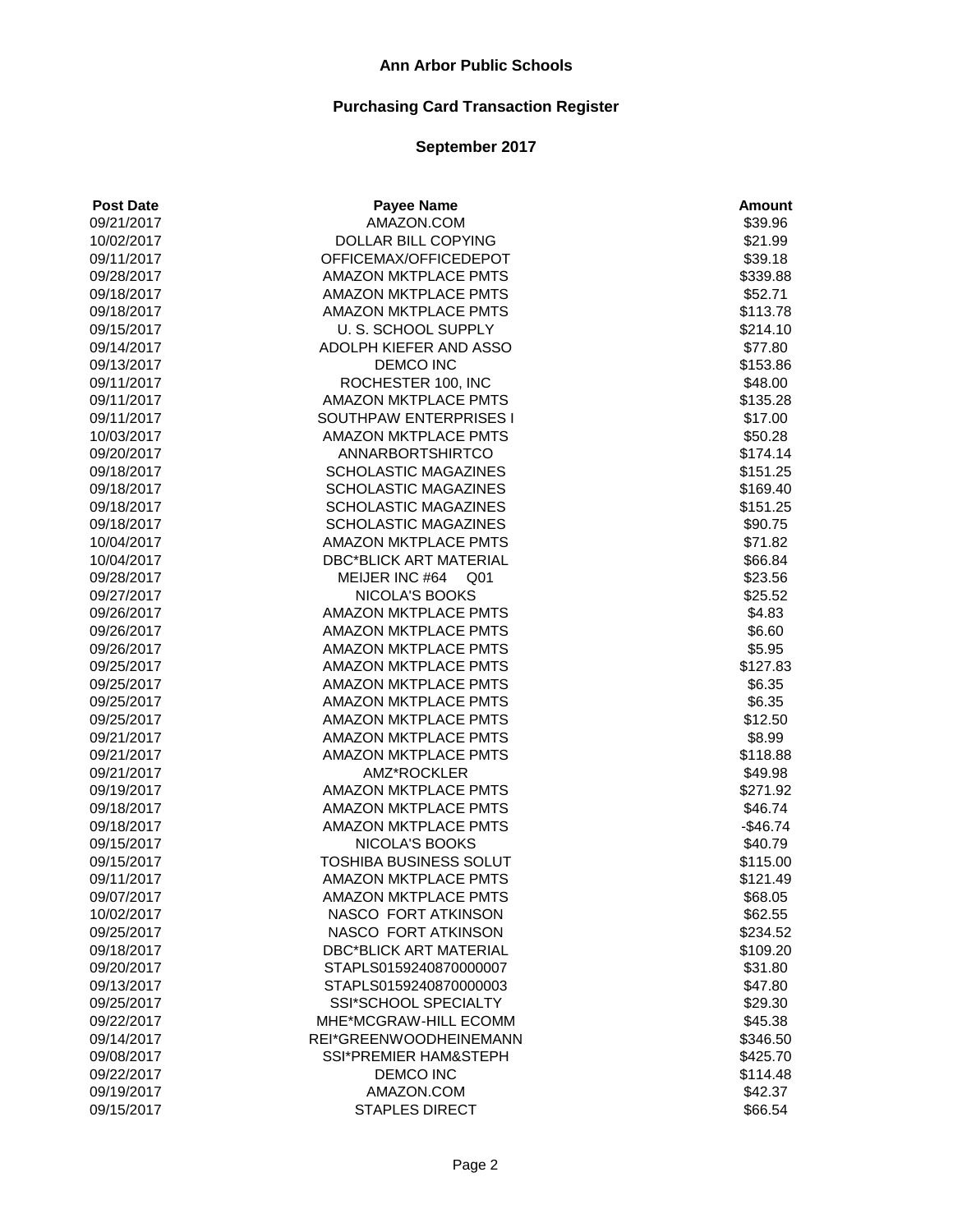| <b>Post Date</b> | <b>Payee Name</b>              | <b>Amount</b> |
|------------------|--------------------------------|---------------|
| 10/04/2017       | DEMCO INC                      | \$224.77      |
| 10/04/2017       | <b>DEMCO INC</b>               | \$50.60       |
| 10/03/2017       | OFFICEMAX/OFFICEDEPT#6         | \$46.64       |
| 09/20/2017       | <b>AMAZON MKTPLACE PMTS</b>    | \$12.48       |
| 09/19/2017       | AMAZON.COM                     | \$36.07       |
| 09/07/2017       | LEARNINGHEADPHONES.COM         | \$454.95      |
| 09/18/2017       | OFFICEMAX/OFFICEDEPT#6         | \$82.30       |
| 09/18/2017       | <b>DEMCO INC</b>               | \$107.77      |
| 09/15/2017       | <b>MAKE MAGAZINE</b>           | \$34.95       |
| 09/29/2017       | <b>AMAZON MKTPLACE PMTS</b>    | \$10.50       |
| 09/28/2017       | <b>AMAZON MKTPLACE PMTS</b>    | \$75.90       |
| 09/25/2017       | <b>TEACH TCI</b>               | \$1,610.00    |
| 09/21/2017       | STAPLS7183572496000001         | \$29.30       |
| 09/20/2017       | DES MOINES STAMP MFG C         | \$291.00      |
| 09/12/2017       | OFFICE DEPOT #5910             | \$2.39        |
| 09/12/2017       | OFFICEMAX/OFFICEDEPT#6         | \$671.10      |
| 09/11/2017       | OFFICEMAX/OFFICEDEPT#6         | \$22.29       |
| 09/15/2017       | <b>SSI*SCHOOL SPECIALTY</b>    | \$131.15      |
| 09/14/2017       | <b>QUILL CORPORATION</b>       | \$134.82      |
| 09/13/2017       | OFFICE DEPOT #1079             | \$17.97       |
| 09/13/2017       | OFFICE DEPOT #1090             | \$32.32       |
| 09/13/2017       | OFFICEMAX/OFFICEDEPT#6         | \$102.54      |
| 09/12/2017       | ULINE *SHIP SUPPLIES           | \$81.04       |
| 09/14/2017       | SQ *SQ *ROMEO IS BLEED         | \$23.98       |
| 10/03/2017       | AMAZON.COM                     | \$70.68       |
| 09/22/2017       | QUILL CORPORATION              | \$152.80      |
| 09/22/2017       | OFFICEMAX/OFFICEDEPT#6         | \$75.60       |
| 09/11/2017       | SSI*SCHOOL SPECIALTY           | \$151.61      |
| 09/08/2017       | AMAZON MKTPLACE PMTS           | \$88.90       |
| 09/07/2017       | AMAZON.COM                     | \$183.24      |
| 09/07/2017       | <b>AMAZON MKTPLACE PMTS</b>    | \$192.00      |
| 09/25/2017       | <b>KALNYOGA LLC</b>            | \$366.25      |
| 09/12/2017       | ADVANCE EDUCATION, INC         | \$425.00      |
| 09/29/2017       | OFFICEMAX/OFFICEDEPT#6         | $-$356.99$    |
| 09/08/2017       | OFFICEMAX/OFFICEDEPT#6         | \$356.99      |
| 09/12/2017       | ADVANCE EDUCATION, INC         | \$475.00      |
| 09/27/2017       | PEDIATRIC ENDOCRINOLOG         | \$30.00       |
| 09/22/2017       | PAYPAL *MICHIGANTEA            | \$130.00      |
| 09/22/2017       | PAYPAL *MICHIGANTEA            | \$130.00      |
| 09/22/2017       | PAYPAL *MICHIGANTEA            | \$130.00      |
| 09/22/2017       | PAYPAL *MICHIGANTEA            | \$130.00      |
| 09/11/2017       | MICHIGAN WORLD LANGUAG         | \$80.00       |
| 09/22/2017       | EB ILLUMINATE EDUCATI          | \$2,392.00    |
| 09/28/2017       | N AMER COUNCIL FR ONLN         | \$665.00      |
| 09/28/2017       | <b>DELTA</b><br>00623982704833 | \$376.40      |
| 09/28/2017       | <b>DELTA</b><br>00686761006820 | \$469.47      |
| 09/28/2017       | <b>DELTA</b><br>00686761006816 | \$469.47      |
| 09/28/2017       | AGENT FEE 89086761006806       | \$24.00       |
| 09/28/2017       | AGENT FEE 89086761006810       | \$24.00       |
| 09/27/2017       | <b>DELTA</b><br>00686758442683 | $-$ \$314.85  |
| 09/27/2017       | <b>DELTA</b><br>00686758442705 | $-$ \$314.85  |
|                  |                                |               |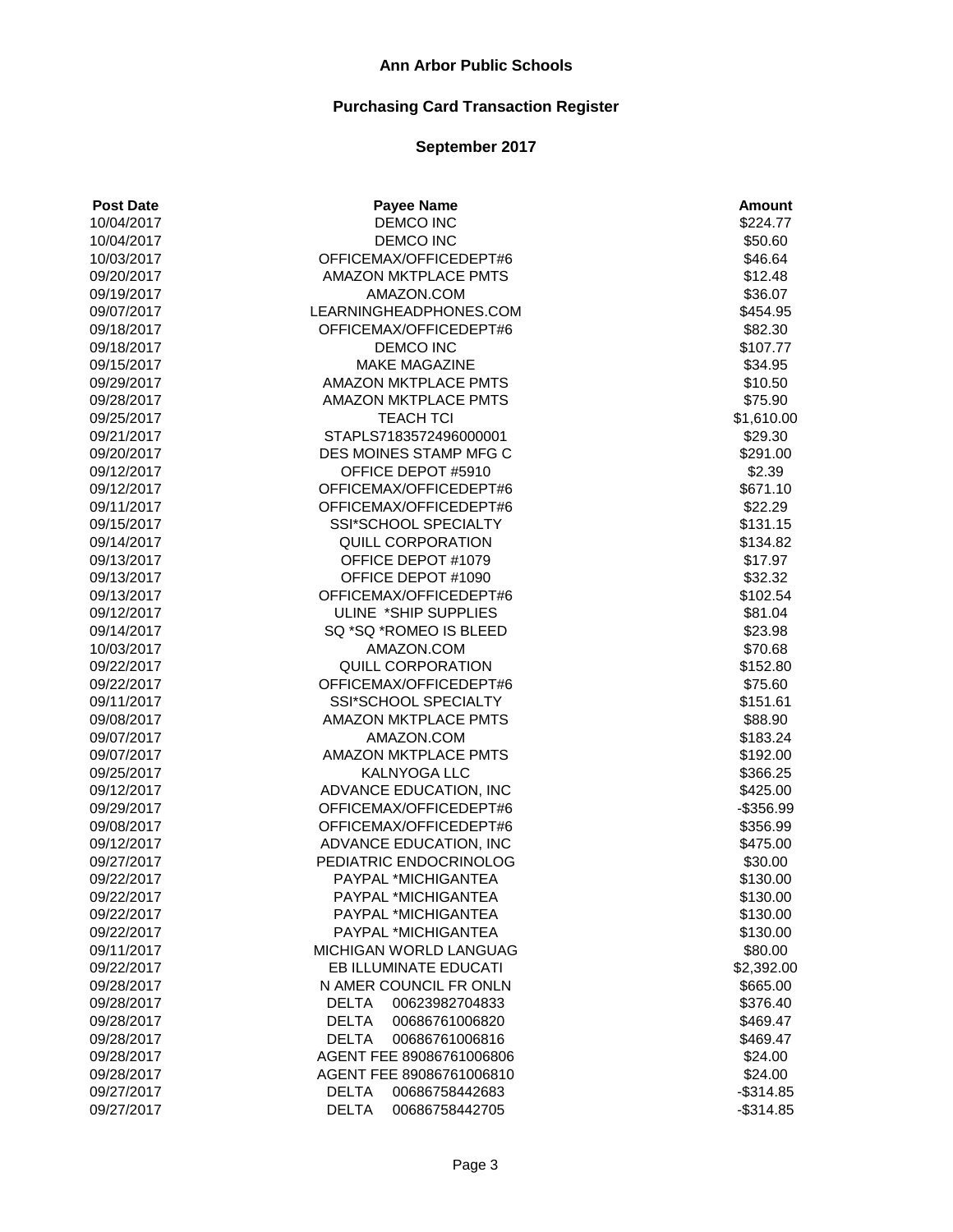| <b>Post Date</b> | <b>Payee Name</b>              | <b>Amount</b> |
|------------------|--------------------------------|---------------|
| 09/25/2017       | 00686758442720<br>DELTA        | \$314.85      |
| 09/25/2017       | DELTA<br>00686758442705        | \$314.85      |
| 09/25/2017       | AGENT FEE 89086758442721       | \$24.00       |
| 09/25/2017       | AGENT FEE 89086758442684       | \$24.00       |
| 09/29/2017       | EB MEASURING THE NEXT          | \$25.00       |
| 09/22/2017       | <b>MAS FPS</b>                 | \$449.00      |
| 09/21/2017       | AMERICAN RED CROSS             | \$300.00      |
| 09/08/2017       | PAYPAL *NADSFL                 | \$100.00      |
| 09/06/2017       | <b>MAS FPS</b>                 | \$375.00      |
| 09/28/2017       | <b>DELTA</b><br>00686761006805 | \$469.47      |
| 09/28/2017       | AGENT FEE 89086761006821       | \$24.00       |
| 09/27/2017       | DELTA 00686758442720           | $-$314.85$    |
| 09/25/2017       | DELTA<br>00686758442683        | \$314.85      |
| 09/25/2017       | AGENT FEE 89086758442706       | \$24.00       |
| 09/20/2017       | PAYPAL *MEMSPA                 | \$125.00      |
| 09/29/2017       | FLORIDA LEAGUE OF IB S         | \$925.00      |
| 09/29/2017       | <b>FLORIDA LEAGUE OF IB S</b>  | \$925.00      |
| 09/28/2017       | INT*BACCALAUREATE ORG          | \$744.00      |
| 09/28/2017       | FLORIDA LEAGUE OF IB S         | \$925.00      |
| 09/28/2017       | <b>CTR ADVNMENT STUDY</b>      | \$1,025.00    |
| 09/15/2017       | THE MIDWEST CLINIC             | \$155.00      |
| 09/14/2017       | <b>NAFME</b>                   | \$136.00      |
| 09/15/2017       | DELTA 00623965327613           | \$288.40      |
| 10/03/2017       | SSI*SCHOOL SPECIALTY           | \$595.62      |
| 09/19/2017       | ETAHAND2MIND                   | \$288.11      |
| 09/18/2017       | PAYPAL *DISCOUNTOWL            | \$1,066.19    |
| 09/18/2017       | INT*IN *UNCLE JIM'S WO         | \$772.10      |
| 09/29/2017       | PROJECT LEAD THE WAY,          | \$267.00      |
| 09/25/2017       | <b>VEX ROBOTICS INC</b>        | \$1,352.87    |
| 09/22/2017       | PROJECT LEAD THE WAY,          | \$1,681.00    |
| 09/06/2017       | <b>AMAZON MKTPLACE PMTS</b>    | \$250.97      |
| 10/02/2017       | <b>AMAZON MKTPLACE PMTS</b>    | \$35.99       |
| 10/02/2017       | AMAZON MKTPLACE PMTS           | \$192.89      |
| 09/29/2017       | <b>AMAZON MKTPLACE PMTS</b>    | \$103.03      |
| 09/22/2017       | <b>STADIUM HARDWARE</b>        | \$22.11       |
| 09/19/2017       | SSI*SCHOOL SPECIALTY           | \$346.50      |
| 09/19/2017       | HFT*HARBOR FRGHT TOOLS         | \$399.77      |
| 09/26/2017       | AMAZON.COM                     | \$162.16      |
| 09/25/2017       | AMAZON.COM                     | \$1,054.04    |
| 09/22/2017       | ADAMS BOOK CO                  | \$1,132.50    |
| 09/22/2017       | AMAZON.COM                     | \$471.44      |
| 09/13/2017       | AMAZON MKTPLACE PMTS           | \$123.00      |
| 09/08/2017       | <b>AMAZON MKTPLACE PMTS</b>    | \$120.82      |
| 09/29/2017       | <b>SCHOLASTIC MAGAZINES</b>    | \$296.67      |
| 09/13/2017       | <b>AMAZON MKTPLACE PMTS</b>    | \$161.96      |
| 09/28/2017       | OFFICEMAX/OFFICEDEPOT6         | \$118.00      |
| 09/28/2017       | AMAZON.COM                     | \$50.92       |
| 09/25/2017       | <b>AMAZON MKTPLACE PMTS</b>    | \$85.98       |
| 09/21/2017       | AMAZON.COM                     | \$79.00       |
| 09/15/2017       | <b>AMAZON MKTPLACE PMTS</b>    | \$176.84      |
| 09/11/2017       | <b>AMAZON MKTPLACE PMTS</b>    | \$101.98      |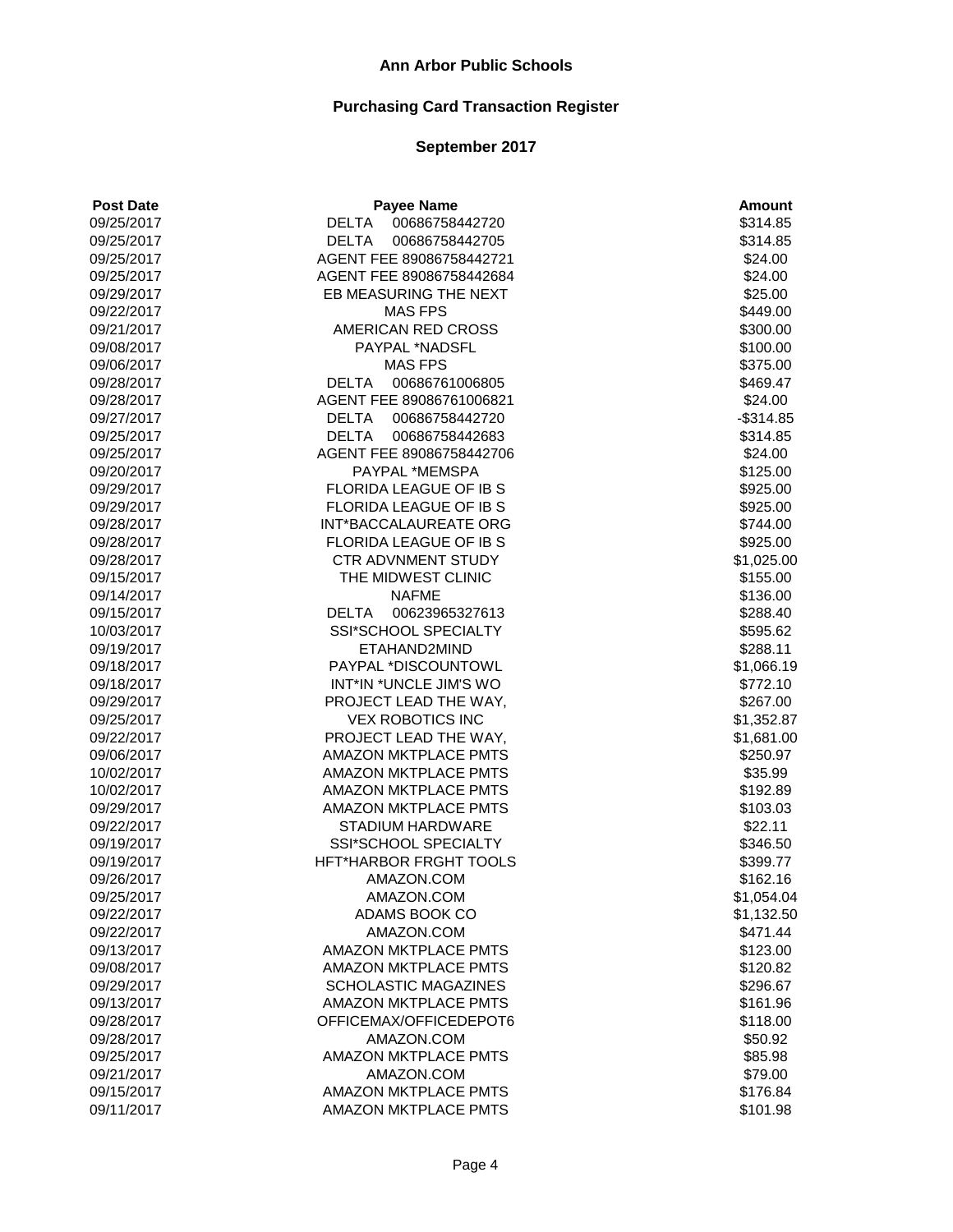| <b>Post Date</b> | <b>Payee Name</b>                 | <b>Amount</b>      |
|------------------|-----------------------------------|--------------------|
| 09/11/2017       | AMAZON MKTPLACE PMTS              | \$170.74           |
| 09/08/2017       | OFFICEMAX/OFFICEDEPT#6            | \$68.67            |
| 10/04/2017       |                                   | \$0.32             |
| 10/04/2017       | JOHN CATT EDUCATIONAL             | \$31.88            |
| 10/03/2017       | B&H PHOTO 800-606-696             | \$944.25           |
| 09/20/2017       | SSI*SCHOOL SPECIALTY              | \$1,755.14         |
| 09/28/2017       | NATL ART EDU ASSOC                | \$95.00            |
| 09/28/2017       | NATL ART EDU ASSOC                | \$95.00            |
| 09/28/2017       | NATL ART EDU ASSOC                | \$95.00            |
| 09/28/2017       | NATL ART EDU ASSOC                | \$95.00            |
| 09/28/2017       | NATL ART EDU ASSOC                | \$95.00            |
| 09/28/2017       | NATL ART EDU ASSOC                | \$95.00            |
| 09/28/2017       | NATL ART EDU ASSOC                | \$95.00            |
| 09/28/2017       | NATL ART EDU ASSOC                | \$95.00            |
| 09/28/2017       | NATL ART EDU ASSOC                | \$95.00            |
| 09/28/2017       | NATL ART EDU ASSOC                | \$95.00            |
| 09/27/2017       | NATL ART EDU ASSOC                | \$80.00            |
| 09/27/2017       | NATL ART EDU ASSOC                | \$95.00            |
| 09/27/2017       | NATL ART EDU ASSOC                | \$95.00            |
| 09/27/2017       | NATL ART EDU ASSOC                | \$80.00            |
| 09/27/2017       | NATL ART EDU ASSOC                | \$95.00            |
| 09/27/2017       | NATL ART EDU ASSOC                | \$95.00            |
| 09/27/2017       | NATL ART EDU ASSOC                | \$80.00            |
| 09/27/2017       | NATL ART EDU ASSOC                | \$95.00            |
| 09/27/2017       | NATL ART EDU ASSOC                | \$95.00            |
| 09/27/2017       | NATL ART EDU ASSOC                | \$95.00            |
| 09/27/2017       | NATL ART EDU ASSOC                | \$95.00            |
| 09/27/2017       | NATL ART EDU ASSOC                | \$95.00            |
| 09/27/2017       | NATL ART EDU ASSOC                | \$95.00            |
| 09/27/2017       | NATL ART EDU ASSOC                | \$95.00            |
| 09/27/2017       | NATL ART EDU ASSOC                | \$95.00            |
| 09/27/2017       | NATL ART EDU ASSOC                | \$95.00            |
| 09/27/2017       | NATL ART EDU ASSOC                | \$95.00            |
| 10/04/2017       | <b>DEMCO INC</b>                  | \$97.99            |
| 09/19/2017       | AMAZON.COM                        | \$187.61           |
| 09/14/2017       | <b>AMAZON MKTPLACE PMTS</b>       | \$18.97            |
| 09/14/2017       | <b>AMAZON MKTPLACE PMTS</b>       | \$10.06            |
| 09/18/2017       | <b>AMAZON MKTPLACE PMTS</b>       | \$12.97            |
| 09/18/2017       | AMAZON.COM                        | \$266.44           |
| 09/15/2017       | AMAZON.COM                        | \$25.36            |
| 09/25/2017       | NAFSA ASSOCIATION OF I            | \$555.00           |
|                  | VISTAPR*VISTAPRINT.COM            | $-$0.96$           |
| 09/12/2017       | VISTAPR*VISTAPRINT.COM            | \$16.94            |
| 09/08/2017       |                                   |                    |
| 09/18/2017       | PANERA BREAD #600874              | \$45.68<br>\$10.58 |
| 09/15/2017       | <b>BUSCH'S #1035</b>              |                    |
| 09/12/2017       | <b>EDUCATION WEEK</b>             | \$97.00            |
| 09/06/2017       | <b>MAS FPS</b>                    | \$85.00            |
| 09/07/2017       | MEIJER INC #64<br>Q <sub>01</sub> | \$49.00            |
| 09/18/2017       | USPS PO 2502800106                | \$109.75           |
| 09/13/2017       | USPS.COM POSTAL STORE             | \$491.75           |
| 09/20/2017       | USPS PO 2502800106                | \$66.00            |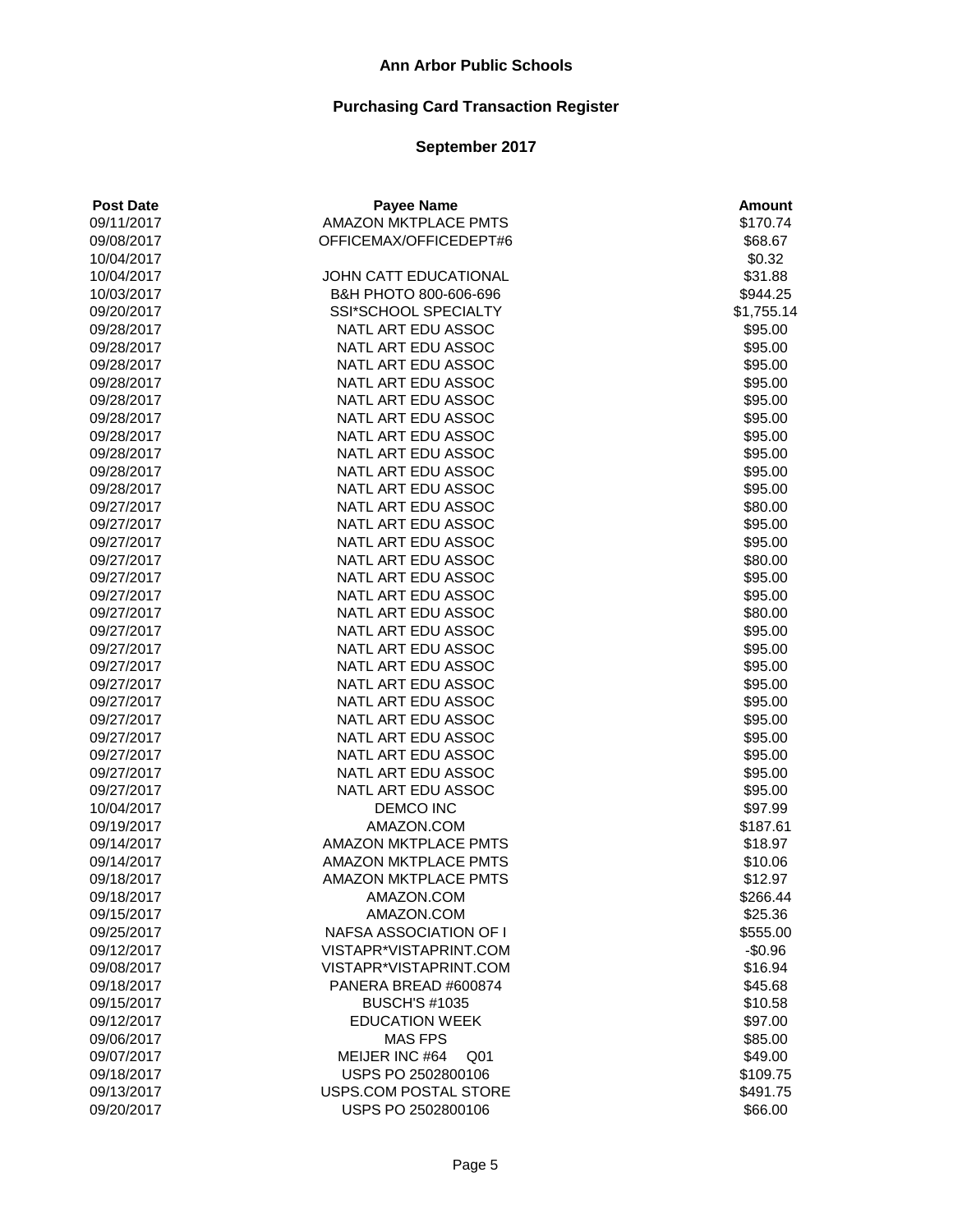| <b>Post Date</b> | <b>Payee Name</b>             | <b>Amount</b> |
|------------------|-------------------------------|---------------|
| 10/03/2017       | <b>AMAZON MKTPLACE PMTS</b>   | \$61.99       |
| 10/03/2017       | AMAZON MKTPLACE PMTS          | \$10.60       |
| 10/03/2017       | <b>AMAZON MKTPLACE PMTS</b>   | \$27.90       |
| 10/02/2017       | <b>AMAZON MKTPLACE PMTS</b>   | \$93.11       |
| 10/02/2017       | <b>AMAZON MKTPLACE PMTS</b>   | \$51.96       |
| 09/29/2017       | AMAZONPRIME MEMBERSHIP        | \$99.00       |
| 09/11/2017       | <b>GBC*ECOMMERCE</b>          | \$145.20      |
| 09/14/2017       | <b>MSBO</b>                   | \$90.00       |
| 09/25/2017       | OFFICEMAX/OFFICEDEPT#6        | $-$9.06$      |
| 09/22/2017       | OFFICEMAX/OFFICEDEPT#6        | \$49.12       |
| 09/22/2017       | OFFICEMAX/OFFICEDEPT#6        | \$5.69        |
| 09/08/2017       | OFFICEMAX/OFFICEDEPT#6        | \$149.95      |
| 09/18/2017       | FINGERLE LUMBER CO            | \$65.97       |
| 09/20/2017       | THE HOME DEPOT #2721          | \$34.34       |
| 09/21/2017       | WILDLIFE SERVICES OF M        | \$260.00      |
| 09/21/2017       | WILDLIFE SERVICES OF M        | \$140.00      |
| 09/26/2017       | MADISON ELECTRIC COMPA        | \$194.58      |
| 09/20/2017       | <b>MADISON ELECTRIC COMPA</b> | \$337.31      |
| 09/15/2017       | MADISON ELECTRIC COMPA        | \$126.65      |
| 09/15/2017       | MADISON ELECTRIC COMPA        | \$23.37       |
| 09/14/2017       | MADISON ELECTRIC COMPA        | \$396.65      |
| 09/06/2017       | MADISON ELECTRIC COMPA        | \$209.17      |
| 09/25/2017       | <b>MADISON ELECTRIC COMPA</b> | \$50.82       |
| 09/22/2017       | MADISON ELECTRIC COMPA        | \$325.92      |
| 09/07/2017       | THERMALNETICS, INC.           | \$379.28      |
| 09/06/2017       | JACKSON SERVICE COMPAN        | \$203.50      |
| 09/22/2017       | JACKSON SERVICE COMPAN        | \$213.75      |
| 09/08/2017       | JACKSON SERVICE COMPAN        | \$213.75      |
| 09/12/2017       | JACKSON SERVICE COMPAN        | \$199.25      |
| 09/22/2017       | BEHLER YOUNG COMPANY A        | \$299.15      |
| 09/28/2017       | <b>WW GRAINGER</b>            | \$41.58       |
| 09/28/2017       | <b>WW GRAINGER</b>            | \$249.28      |
| 09/22/2017       | THERMALNETICS, INC.           | \$266.15      |
| 09/12/2017       | JACKSON SERVICE COMPAN        | \$237.50      |
| 09/06/2017       | JACKSON SERVICE COMPAN        | \$190.00      |
| 09/11/2017       | WOLVERINE SUPPLY CO.          | \$123.35      |
| 09/11/2017       | <b>GRIFFIN INTERNATIONAL</b>  | \$455.40      |
| 09/07/2017       | JACKSON SERVICE COMPAN        | $-$113.75$    |
| 09/06/2017       | JACKSON SERVICE COMPAN        | \$113.75      |
| 09/11/2017       | JOHNSTONE SUPPLY AA           | \$11.25       |
| 09/11/2017       | BEHLER YOUNG COMPANY A        | \$8.59        |
|                  | ROBINSON PIPE CLEANING        | \$695.00      |
| 09/12/2017       | SS STORAGE - ANN ARBOR        | \$147.00      |
| 10/04/2017       | FIVE STAR STORE IT LOH        |               |
| 09/15/2017       | OFFICEMAX/OFFICEDEPT#6        | \$1,111.50    |
| 09/15/2017       | <b>STADIUM HARDWARE</b>       | \$220.47      |
| 09/29/2017       |                               | \$67.76       |
| 09/08/2017       | COLONY HARDWARE CORPOR        | \$165.00      |
| 09/11/2017       | <b>WW GRAINGER</b>            | \$572.00      |
| 09/11/2017       | QUILL CORPORATION             | \$69.57       |
| 09/08/2017       | <b>WW GRAINGER</b>            | \$92.41       |
| 09/06/2017       | <b>WW GRAINGER</b>            | \$1,580.10    |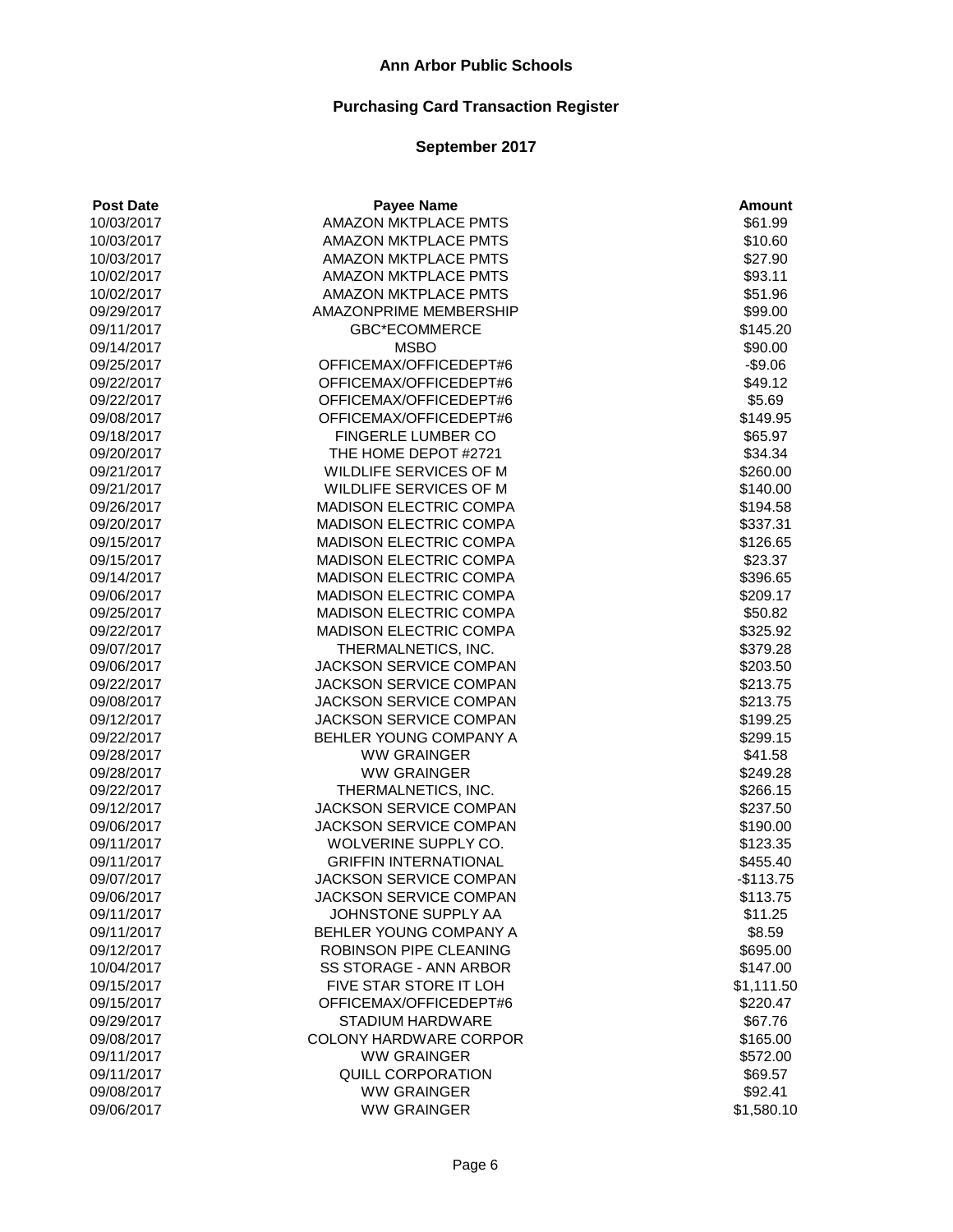# **Purchasing Card Transaction Register**

| <b>EXFIL CAMFIL MI</b><br>10/03/2017<br>\$118.20<br>JOHNSTONE SUPPLY AA<br>09/26/2017<br>\$89.98<br>THERMALNETICS, INC.<br>\$150.40<br>09/20/2017<br>MADISON ELECTRIC COMPA<br>\$629.51<br>10/04/2017<br><b>WW GRAINGER</b><br>\$9.57<br>09/28/2017<br>MADISON ELECTRIC COMPA<br>\$657.69<br>09/28/2017<br>LOWES #00734*<br>09/11/2017<br>\$349.42<br>MADISON ELECTRIC COMPA<br>09/26/2017<br>\$47.53<br>MADISON ELECTRIC COMPA<br>\$223.31<br>09/12/2017<br>09/08/2017<br><b>WW GRAINGER</b><br>\$156.75<br>MADISON ELECTRIC COMPA<br>\$423.45<br>10/02/2017<br>MADISON ELECTRIC COMPA<br>\$488.60<br>09/28/2017<br>MADISON ELECTRIC COMPA<br>09/12/2017<br>\$170.21<br>MADISON ELECTRIC COMPA<br>$-$26.07$<br>10/03/2017<br>\$8.99<br>09/29/2017<br>SWEETWATER SOUND<br>MADISON ELECTRIC COMPA<br>09/21/2017<br>\$246.74<br>YOUNG SUPPLY CO - ANN<br>\$19.54<br>09/08/2017<br>09/18/2017<br><b>WW GRAINGER</b><br>\$204.48<br><b>WW GRAINGER</b><br>\$111.35<br>09/15/2017<br>\$182.77<br>10/02/2017<br><b>WW GRAINGER</b><br>\$75.08<br>JOHNSTONE SUPPLY AA<br>09/14/2017<br><b>WW GRAINGER</b><br>\$425.50<br>09/14/2017<br>10/02/2017<br>DJ CONLEY ASSOCIATES I<br>\$382.96<br><b>WW GRAINGER</b><br>\$10.20<br>10/02/2017<br>10/02/2017<br>BATTERIES PLUS #38<br>\$248.77<br>NAPA AUTO PARTS OF ANN<br>09/29/2017<br>\$18.86<br>09/29/2017<br><b>JO GALLOUP</b><br>\$140.88<br>THE HOME DEPOT #2721<br>09/27/2017<br>\$4,821.36<br>09/26/2017<br><b>WW GRAINGER</b><br>\$66.02<br>09/26/2017<br><b>BAY STATE ALARM SEC</b><br>\$1,912.82<br>$-$17.28$<br>09/08/2017<br><b>WW GRAINGER</b><br><b>WW GRAINGER</b><br>09/08/2017<br>\$36.73<br><b>WW GRAINGER</b><br>\$11.78<br>09/18/2017<br><b>WW GRAINGER</b><br>09/21/2017<br>\$88.20<br>09/21/2017<br><b>WW GRAINGER</b><br>\$1,607.34<br>09/14/2017<br><b>WW GRAINGER</b><br>\$712.82<br>JOHNSTONE SUPPLY AA<br>09/13/2017<br>\$2,133.90<br>09/28/2017<br><b>WW GRAINGER</b><br>\$742.00<br>10/02/2017<br>THE HOME DEPOT #2721<br>\$603.06<br>09/29/2017<br><b>WW GRAINGER</b><br>\$556.37<br>09/15/2017<br>OFFICEMAX/OFFICEDEPT#6<br>\$129.61<br>\$12.08<br>10/02/2017<br><b>FACEBK *EZTNEDNLT2</b><br>MAILCHIMP *MONTHLY<br>\$150.00<br>09/07/2017<br>09/28/2017<br>OFFICEMAX/OFFICEDEPT#6<br>\$58.64<br><b>AMAZON MKTPLACE PMTS</b><br>09/25/2017<br>\$54.60<br>09/22/2017<br><b>AMAZON MKTPLACE PMTS</b><br>\$4.99<br><b>AMAZON MKTPLACE PMTS</b><br>\$337.44<br>09/21/2017<br>10/03/2017<br><b>AMAZON MKTPLACE PMTS</b><br>\$44.22<br>09/26/2017<br><b>SMARTSIGN</b><br>\$790.00<br>09/25/2017<br><b>AMAZON MKTPLACE PMTS</b><br>\$149.85<br>09/11/2017<br>CABLEXPRESSCORP CXTEC<br>\$1,244.50 | <b>Post Date</b> | <b>Payee Name</b> | <b>Amount</b> |
|--------------------------------------------------------------------------------------------------------------------------------------------------------------------------------------------------------------------------------------------------------------------------------------------------------------------------------------------------------------------------------------------------------------------------------------------------------------------------------------------------------------------------------------------------------------------------------------------------------------------------------------------------------------------------------------------------------------------------------------------------------------------------------------------------------------------------------------------------------------------------------------------------------------------------------------------------------------------------------------------------------------------------------------------------------------------------------------------------------------------------------------------------------------------------------------------------------------------------------------------------------------------------------------------------------------------------------------------------------------------------------------------------------------------------------------------------------------------------------------------------------------------------------------------------------------------------------------------------------------------------------------------------------------------------------------------------------------------------------------------------------------------------------------------------------------------------------------------------------------------------------------------------------------------------------------------------------------------------------------------------------------------------------------------------------------------------------------------------------------------------------------------------------------------------------------------------------------------------------------------------------------------------------------------------------------------------------------------------------------------------------------------------------------------------------------------------------------------------------------------------------------------------------------------------------------------------------------------------------------------------------------------------------------|------------------|-------------------|---------------|
|                                                                                                                                                                                                                                                                                                                                                                                                                                                                                                                                                                                                                                                                                                                                                                                                                                                                                                                                                                                                                                                                                                                                                                                                                                                                                                                                                                                                                                                                                                                                                                                                                                                                                                                                                                                                                                                                                                                                                                                                                                                                                                                                                                                                                                                                                                                                                                                                                                                                                                                                                                                                                                                              |                  |                   |               |
|                                                                                                                                                                                                                                                                                                                                                                                                                                                                                                                                                                                                                                                                                                                                                                                                                                                                                                                                                                                                                                                                                                                                                                                                                                                                                                                                                                                                                                                                                                                                                                                                                                                                                                                                                                                                                                                                                                                                                                                                                                                                                                                                                                                                                                                                                                                                                                                                                                                                                                                                                                                                                                                              |                  |                   |               |
|                                                                                                                                                                                                                                                                                                                                                                                                                                                                                                                                                                                                                                                                                                                                                                                                                                                                                                                                                                                                                                                                                                                                                                                                                                                                                                                                                                                                                                                                                                                                                                                                                                                                                                                                                                                                                                                                                                                                                                                                                                                                                                                                                                                                                                                                                                                                                                                                                                                                                                                                                                                                                                                              |                  |                   |               |
|                                                                                                                                                                                                                                                                                                                                                                                                                                                                                                                                                                                                                                                                                                                                                                                                                                                                                                                                                                                                                                                                                                                                                                                                                                                                                                                                                                                                                                                                                                                                                                                                                                                                                                                                                                                                                                                                                                                                                                                                                                                                                                                                                                                                                                                                                                                                                                                                                                                                                                                                                                                                                                                              |                  |                   |               |
|                                                                                                                                                                                                                                                                                                                                                                                                                                                                                                                                                                                                                                                                                                                                                                                                                                                                                                                                                                                                                                                                                                                                                                                                                                                                                                                                                                                                                                                                                                                                                                                                                                                                                                                                                                                                                                                                                                                                                                                                                                                                                                                                                                                                                                                                                                                                                                                                                                                                                                                                                                                                                                                              |                  |                   |               |
|                                                                                                                                                                                                                                                                                                                                                                                                                                                                                                                                                                                                                                                                                                                                                                                                                                                                                                                                                                                                                                                                                                                                                                                                                                                                                                                                                                                                                                                                                                                                                                                                                                                                                                                                                                                                                                                                                                                                                                                                                                                                                                                                                                                                                                                                                                                                                                                                                                                                                                                                                                                                                                                              |                  |                   |               |
|                                                                                                                                                                                                                                                                                                                                                                                                                                                                                                                                                                                                                                                                                                                                                                                                                                                                                                                                                                                                                                                                                                                                                                                                                                                                                                                                                                                                                                                                                                                                                                                                                                                                                                                                                                                                                                                                                                                                                                                                                                                                                                                                                                                                                                                                                                                                                                                                                                                                                                                                                                                                                                                              |                  |                   |               |
|                                                                                                                                                                                                                                                                                                                                                                                                                                                                                                                                                                                                                                                                                                                                                                                                                                                                                                                                                                                                                                                                                                                                                                                                                                                                                                                                                                                                                                                                                                                                                                                                                                                                                                                                                                                                                                                                                                                                                                                                                                                                                                                                                                                                                                                                                                                                                                                                                                                                                                                                                                                                                                                              |                  |                   |               |
|                                                                                                                                                                                                                                                                                                                                                                                                                                                                                                                                                                                                                                                                                                                                                                                                                                                                                                                                                                                                                                                                                                                                                                                                                                                                                                                                                                                                                                                                                                                                                                                                                                                                                                                                                                                                                                                                                                                                                                                                                                                                                                                                                                                                                                                                                                                                                                                                                                                                                                                                                                                                                                                              |                  |                   |               |
|                                                                                                                                                                                                                                                                                                                                                                                                                                                                                                                                                                                                                                                                                                                                                                                                                                                                                                                                                                                                                                                                                                                                                                                                                                                                                                                                                                                                                                                                                                                                                                                                                                                                                                                                                                                                                                                                                                                                                                                                                                                                                                                                                                                                                                                                                                                                                                                                                                                                                                                                                                                                                                                              |                  |                   |               |
|                                                                                                                                                                                                                                                                                                                                                                                                                                                                                                                                                                                                                                                                                                                                                                                                                                                                                                                                                                                                                                                                                                                                                                                                                                                                                                                                                                                                                                                                                                                                                                                                                                                                                                                                                                                                                                                                                                                                                                                                                                                                                                                                                                                                                                                                                                                                                                                                                                                                                                                                                                                                                                                              |                  |                   |               |
|                                                                                                                                                                                                                                                                                                                                                                                                                                                                                                                                                                                                                                                                                                                                                                                                                                                                                                                                                                                                                                                                                                                                                                                                                                                                                                                                                                                                                                                                                                                                                                                                                                                                                                                                                                                                                                                                                                                                                                                                                                                                                                                                                                                                                                                                                                                                                                                                                                                                                                                                                                                                                                                              |                  |                   |               |
|                                                                                                                                                                                                                                                                                                                                                                                                                                                                                                                                                                                                                                                                                                                                                                                                                                                                                                                                                                                                                                                                                                                                                                                                                                                                                                                                                                                                                                                                                                                                                                                                                                                                                                                                                                                                                                                                                                                                                                                                                                                                                                                                                                                                                                                                                                                                                                                                                                                                                                                                                                                                                                                              |                  |                   |               |
|                                                                                                                                                                                                                                                                                                                                                                                                                                                                                                                                                                                                                                                                                                                                                                                                                                                                                                                                                                                                                                                                                                                                                                                                                                                                                                                                                                                                                                                                                                                                                                                                                                                                                                                                                                                                                                                                                                                                                                                                                                                                                                                                                                                                                                                                                                                                                                                                                                                                                                                                                                                                                                                              |                  |                   |               |
|                                                                                                                                                                                                                                                                                                                                                                                                                                                                                                                                                                                                                                                                                                                                                                                                                                                                                                                                                                                                                                                                                                                                                                                                                                                                                                                                                                                                                                                                                                                                                                                                                                                                                                                                                                                                                                                                                                                                                                                                                                                                                                                                                                                                                                                                                                                                                                                                                                                                                                                                                                                                                                                              |                  |                   |               |
|                                                                                                                                                                                                                                                                                                                                                                                                                                                                                                                                                                                                                                                                                                                                                                                                                                                                                                                                                                                                                                                                                                                                                                                                                                                                                                                                                                                                                                                                                                                                                                                                                                                                                                                                                                                                                                                                                                                                                                                                                                                                                                                                                                                                                                                                                                                                                                                                                                                                                                                                                                                                                                                              |                  |                   |               |
|                                                                                                                                                                                                                                                                                                                                                                                                                                                                                                                                                                                                                                                                                                                                                                                                                                                                                                                                                                                                                                                                                                                                                                                                                                                                                                                                                                                                                                                                                                                                                                                                                                                                                                                                                                                                                                                                                                                                                                                                                                                                                                                                                                                                                                                                                                                                                                                                                                                                                                                                                                                                                                                              |                  |                   |               |
|                                                                                                                                                                                                                                                                                                                                                                                                                                                                                                                                                                                                                                                                                                                                                                                                                                                                                                                                                                                                                                                                                                                                                                                                                                                                                                                                                                                                                                                                                                                                                                                                                                                                                                                                                                                                                                                                                                                                                                                                                                                                                                                                                                                                                                                                                                                                                                                                                                                                                                                                                                                                                                                              |                  |                   |               |
|                                                                                                                                                                                                                                                                                                                                                                                                                                                                                                                                                                                                                                                                                                                                                                                                                                                                                                                                                                                                                                                                                                                                                                                                                                                                                                                                                                                                                                                                                                                                                                                                                                                                                                                                                                                                                                                                                                                                                                                                                                                                                                                                                                                                                                                                                                                                                                                                                                                                                                                                                                                                                                                              |                  |                   |               |
|                                                                                                                                                                                                                                                                                                                                                                                                                                                                                                                                                                                                                                                                                                                                                                                                                                                                                                                                                                                                                                                                                                                                                                                                                                                                                                                                                                                                                                                                                                                                                                                                                                                                                                                                                                                                                                                                                                                                                                                                                                                                                                                                                                                                                                                                                                                                                                                                                                                                                                                                                                                                                                                              |                  |                   |               |
|                                                                                                                                                                                                                                                                                                                                                                                                                                                                                                                                                                                                                                                                                                                                                                                                                                                                                                                                                                                                                                                                                                                                                                                                                                                                                                                                                                                                                                                                                                                                                                                                                                                                                                                                                                                                                                                                                                                                                                                                                                                                                                                                                                                                                                                                                                                                                                                                                                                                                                                                                                                                                                                              |                  |                   |               |
|                                                                                                                                                                                                                                                                                                                                                                                                                                                                                                                                                                                                                                                                                                                                                                                                                                                                                                                                                                                                                                                                                                                                                                                                                                                                                                                                                                                                                                                                                                                                                                                                                                                                                                                                                                                                                                                                                                                                                                                                                                                                                                                                                                                                                                                                                                                                                                                                                                                                                                                                                                                                                                                              |                  |                   |               |
|                                                                                                                                                                                                                                                                                                                                                                                                                                                                                                                                                                                                                                                                                                                                                                                                                                                                                                                                                                                                                                                                                                                                                                                                                                                                                                                                                                                                                                                                                                                                                                                                                                                                                                                                                                                                                                                                                                                                                                                                                                                                                                                                                                                                                                                                                                                                                                                                                                                                                                                                                                                                                                                              |                  |                   |               |
|                                                                                                                                                                                                                                                                                                                                                                                                                                                                                                                                                                                                                                                                                                                                                                                                                                                                                                                                                                                                                                                                                                                                                                                                                                                                                                                                                                                                                                                                                                                                                                                                                                                                                                                                                                                                                                                                                                                                                                                                                                                                                                                                                                                                                                                                                                                                                                                                                                                                                                                                                                                                                                                              |                  |                   |               |
|                                                                                                                                                                                                                                                                                                                                                                                                                                                                                                                                                                                                                                                                                                                                                                                                                                                                                                                                                                                                                                                                                                                                                                                                                                                                                                                                                                                                                                                                                                                                                                                                                                                                                                                                                                                                                                                                                                                                                                                                                                                                                                                                                                                                                                                                                                                                                                                                                                                                                                                                                                                                                                                              |                  |                   |               |
|                                                                                                                                                                                                                                                                                                                                                                                                                                                                                                                                                                                                                                                                                                                                                                                                                                                                                                                                                                                                                                                                                                                                                                                                                                                                                                                                                                                                                                                                                                                                                                                                                                                                                                                                                                                                                                                                                                                                                                                                                                                                                                                                                                                                                                                                                                                                                                                                                                                                                                                                                                                                                                                              |                  |                   |               |
|                                                                                                                                                                                                                                                                                                                                                                                                                                                                                                                                                                                                                                                                                                                                                                                                                                                                                                                                                                                                                                                                                                                                                                                                                                                                                                                                                                                                                                                                                                                                                                                                                                                                                                                                                                                                                                                                                                                                                                                                                                                                                                                                                                                                                                                                                                                                                                                                                                                                                                                                                                                                                                                              |                  |                   |               |
|                                                                                                                                                                                                                                                                                                                                                                                                                                                                                                                                                                                                                                                                                                                                                                                                                                                                                                                                                                                                                                                                                                                                                                                                                                                                                                                                                                                                                                                                                                                                                                                                                                                                                                                                                                                                                                                                                                                                                                                                                                                                                                                                                                                                                                                                                                                                                                                                                                                                                                                                                                                                                                                              |                  |                   |               |
|                                                                                                                                                                                                                                                                                                                                                                                                                                                                                                                                                                                                                                                                                                                                                                                                                                                                                                                                                                                                                                                                                                                                                                                                                                                                                                                                                                                                                                                                                                                                                                                                                                                                                                                                                                                                                                                                                                                                                                                                                                                                                                                                                                                                                                                                                                                                                                                                                                                                                                                                                                                                                                                              |                  |                   |               |
|                                                                                                                                                                                                                                                                                                                                                                                                                                                                                                                                                                                                                                                                                                                                                                                                                                                                                                                                                                                                                                                                                                                                                                                                                                                                                                                                                                                                                                                                                                                                                                                                                                                                                                                                                                                                                                                                                                                                                                                                                                                                                                                                                                                                                                                                                                                                                                                                                                                                                                                                                                                                                                                              |                  |                   |               |
|                                                                                                                                                                                                                                                                                                                                                                                                                                                                                                                                                                                                                                                                                                                                                                                                                                                                                                                                                                                                                                                                                                                                                                                                                                                                                                                                                                                                                                                                                                                                                                                                                                                                                                                                                                                                                                                                                                                                                                                                                                                                                                                                                                                                                                                                                                                                                                                                                                                                                                                                                                                                                                                              |                  |                   |               |
|                                                                                                                                                                                                                                                                                                                                                                                                                                                                                                                                                                                                                                                                                                                                                                                                                                                                                                                                                                                                                                                                                                                                                                                                                                                                                                                                                                                                                                                                                                                                                                                                                                                                                                                                                                                                                                                                                                                                                                                                                                                                                                                                                                                                                                                                                                                                                                                                                                                                                                                                                                                                                                                              |                  |                   |               |
|                                                                                                                                                                                                                                                                                                                                                                                                                                                                                                                                                                                                                                                                                                                                                                                                                                                                                                                                                                                                                                                                                                                                                                                                                                                                                                                                                                                                                                                                                                                                                                                                                                                                                                                                                                                                                                                                                                                                                                                                                                                                                                                                                                                                                                                                                                                                                                                                                                                                                                                                                                                                                                                              |                  |                   |               |
|                                                                                                                                                                                                                                                                                                                                                                                                                                                                                                                                                                                                                                                                                                                                                                                                                                                                                                                                                                                                                                                                                                                                                                                                                                                                                                                                                                                                                                                                                                                                                                                                                                                                                                                                                                                                                                                                                                                                                                                                                                                                                                                                                                                                                                                                                                                                                                                                                                                                                                                                                                                                                                                              |                  |                   |               |
|                                                                                                                                                                                                                                                                                                                                                                                                                                                                                                                                                                                                                                                                                                                                                                                                                                                                                                                                                                                                                                                                                                                                                                                                                                                                                                                                                                                                                                                                                                                                                                                                                                                                                                                                                                                                                                                                                                                                                                                                                                                                                                                                                                                                                                                                                                                                                                                                                                                                                                                                                                                                                                                              |                  |                   |               |
|                                                                                                                                                                                                                                                                                                                                                                                                                                                                                                                                                                                                                                                                                                                                                                                                                                                                                                                                                                                                                                                                                                                                                                                                                                                                                                                                                                                                                                                                                                                                                                                                                                                                                                                                                                                                                                                                                                                                                                                                                                                                                                                                                                                                                                                                                                                                                                                                                                                                                                                                                                                                                                                              |                  |                   |               |
|                                                                                                                                                                                                                                                                                                                                                                                                                                                                                                                                                                                                                                                                                                                                                                                                                                                                                                                                                                                                                                                                                                                                                                                                                                                                                                                                                                                                                                                                                                                                                                                                                                                                                                                                                                                                                                                                                                                                                                                                                                                                                                                                                                                                                                                                                                                                                                                                                                                                                                                                                                                                                                                              |                  |                   |               |
|                                                                                                                                                                                                                                                                                                                                                                                                                                                                                                                                                                                                                                                                                                                                                                                                                                                                                                                                                                                                                                                                                                                                                                                                                                                                                                                                                                                                                                                                                                                                                                                                                                                                                                                                                                                                                                                                                                                                                                                                                                                                                                                                                                                                                                                                                                                                                                                                                                                                                                                                                                                                                                                              |                  |                   |               |
|                                                                                                                                                                                                                                                                                                                                                                                                                                                                                                                                                                                                                                                                                                                                                                                                                                                                                                                                                                                                                                                                                                                                                                                                                                                                                                                                                                                                                                                                                                                                                                                                                                                                                                                                                                                                                                                                                                                                                                                                                                                                                                                                                                                                                                                                                                                                                                                                                                                                                                                                                                                                                                                              |                  |                   |               |
|                                                                                                                                                                                                                                                                                                                                                                                                                                                                                                                                                                                                                                                                                                                                                                                                                                                                                                                                                                                                                                                                                                                                                                                                                                                                                                                                                                                                                                                                                                                                                                                                                                                                                                                                                                                                                                                                                                                                                                                                                                                                                                                                                                                                                                                                                                                                                                                                                                                                                                                                                                                                                                                              |                  |                   |               |
|                                                                                                                                                                                                                                                                                                                                                                                                                                                                                                                                                                                                                                                                                                                                                                                                                                                                                                                                                                                                                                                                                                                                                                                                                                                                                                                                                                                                                                                                                                                                                                                                                                                                                                                                                                                                                                                                                                                                                                                                                                                                                                                                                                                                                                                                                                                                                                                                                                                                                                                                                                                                                                                              |                  |                   |               |
|                                                                                                                                                                                                                                                                                                                                                                                                                                                                                                                                                                                                                                                                                                                                                                                                                                                                                                                                                                                                                                                                                                                                                                                                                                                                                                                                                                                                                                                                                                                                                                                                                                                                                                                                                                                                                                                                                                                                                                                                                                                                                                                                                                                                                                                                                                                                                                                                                                                                                                                                                                                                                                                              |                  |                   |               |
|                                                                                                                                                                                                                                                                                                                                                                                                                                                                                                                                                                                                                                                                                                                                                                                                                                                                                                                                                                                                                                                                                                                                                                                                                                                                                                                                                                                                                                                                                                                                                                                                                                                                                                                                                                                                                                                                                                                                                                                                                                                                                                                                                                                                                                                                                                                                                                                                                                                                                                                                                                                                                                                              |                  |                   |               |
|                                                                                                                                                                                                                                                                                                                                                                                                                                                                                                                                                                                                                                                                                                                                                                                                                                                                                                                                                                                                                                                                                                                                                                                                                                                                                                                                                                                                                                                                                                                                                                                                                                                                                                                                                                                                                                                                                                                                                                                                                                                                                                                                                                                                                                                                                                                                                                                                                                                                                                                                                                                                                                                              |                  |                   |               |
|                                                                                                                                                                                                                                                                                                                                                                                                                                                                                                                                                                                                                                                                                                                                                                                                                                                                                                                                                                                                                                                                                                                                                                                                                                                                                                                                                                                                                                                                                                                                                                                                                                                                                                                                                                                                                                                                                                                                                                                                                                                                                                                                                                                                                                                                                                                                                                                                                                                                                                                                                                                                                                                              |                  |                   |               |
|                                                                                                                                                                                                                                                                                                                                                                                                                                                                                                                                                                                                                                                                                                                                                                                                                                                                                                                                                                                                                                                                                                                                                                                                                                                                                                                                                                                                                                                                                                                                                                                                                                                                                                                                                                                                                                                                                                                                                                                                                                                                                                                                                                                                                                                                                                                                                                                                                                                                                                                                                                                                                                                              |                  |                   |               |
|                                                                                                                                                                                                                                                                                                                                                                                                                                                                                                                                                                                                                                                                                                                                                                                                                                                                                                                                                                                                                                                                                                                                                                                                                                                                                                                                                                                                                                                                                                                                                                                                                                                                                                                                                                                                                                                                                                                                                                                                                                                                                                                                                                                                                                                                                                                                                                                                                                                                                                                                                                                                                                                              |                  |                   |               |
|                                                                                                                                                                                                                                                                                                                                                                                                                                                                                                                                                                                                                                                                                                                                                                                                                                                                                                                                                                                                                                                                                                                                                                                                                                                                                                                                                                                                                                                                                                                                                                                                                                                                                                                                                                                                                                                                                                                                                                                                                                                                                                                                                                                                                                                                                                                                                                                                                                                                                                                                                                                                                                                              |                  |                   |               |
|                                                                                                                                                                                                                                                                                                                                                                                                                                                                                                                                                                                                                                                                                                                                                                                                                                                                                                                                                                                                                                                                                                                                                                                                                                                                                                                                                                                                                                                                                                                                                                                                                                                                                                                                                                                                                                                                                                                                                                                                                                                                                                                                                                                                                                                                                                                                                                                                                                                                                                                                                                                                                                                              |                  |                   |               |
|                                                                                                                                                                                                                                                                                                                                                                                                                                                                                                                                                                                                                                                                                                                                                                                                                                                                                                                                                                                                                                                                                                                                                                                                                                                                                                                                                                                                                                                                                                                                                                                                                                                                                                                                                                                                                                                                                                                                                                                                                                                                                                                                                                                                                                                                                                                                                                                                                                                                                                                                                                                                                                                              |                  |                   |               |
|                                                                                                                                                                                                                                                                                                                                                                                                                                                                                                                                                                                                                                                                                                                                                                                                                                                                                                                                                                                                                                                                                                                                                                                                                                                                                                                                                                                                                                                                                                                                                                                                                                                                                                                                                                                                                                                                                                                                                                                                                                                                                                                                                                                                                                                                                                                                                                                                                                                                                                                                                                                                                                                              |                  |                   |               |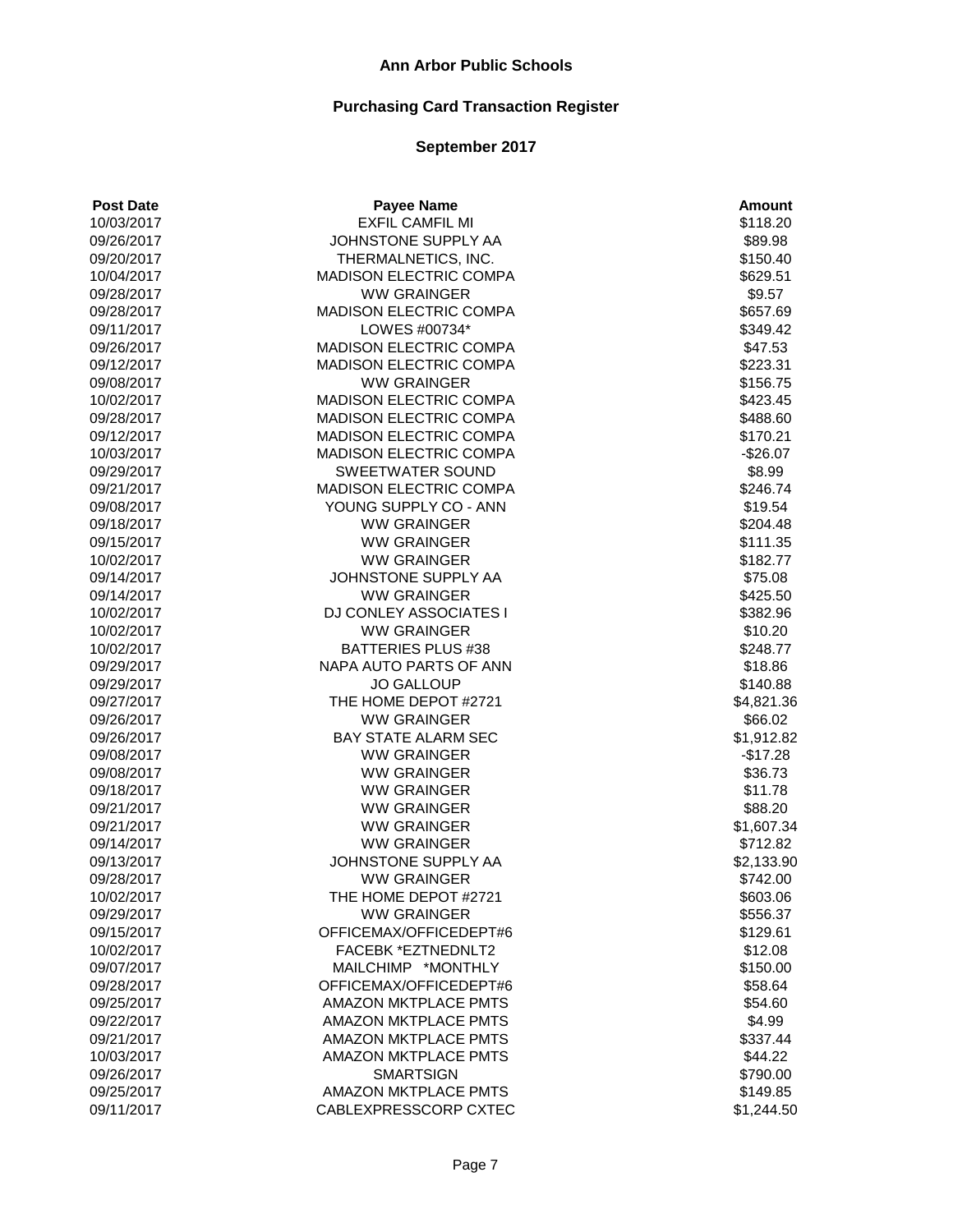# **Purchasing Card Transaction Register**

| <b>Post Date</b>         | <b>Payee Name</b>                 | <b>Amount</b>       |
|--------------------------|-----------------------------------|---------------------|
| 09/11/2017               | <b>AMAZON MKTPLACE PMTS</b>       | \$417.50            |
| 09/06/2017               | AMAZON.COM                        | \$187.50            |
| 09/28/2017               | OFFICE DEPOT #5910                | \$2.39              |
| 09/28/2017               | OFFICEMAX/OFFICEDEPT#6            | \$135.22            |
| 09/27/2017               | TOSHIBA BUSINESS SOLUT            | \$81.00             |
| 09/22/2017               | OFFICEMAX/OFFICEDEPT#6            | \$117.27            |
| 09/22/2017               | OFFICEMAX/OFFICEDEPT#6            | \$13.45             |
| 10/03/2017               | <b>AMAZON WEB SERVICES</b>        | \$4.96              |
| 09/22/2017               | <b>MARRIOTT DETROIT TROY</b>      | \$510.39            |
| 09/22/2017               | <b>MARRIOTT DETROIT TROY</b>      | \$510.39            |
| 09/15/2017               | NAFSA ASSOCIATION OF I            | \$280.00            |
| 09/25/2017               | MEIJER INC #64<br>Q <sub>01</sub> | \$14.07             |
| 09/25/2017               | <b>NIAAA</b>                      | \$340.00            |
| 09/15/2017               | USPS KIOSK 2502809550             | \$7.10              |
| 09/19/2017               | AMAZON.COM                        | \$106.95            |
| 09/08/2017               | ALLIED ELECTRONICS INC            | \$124.95            |
| 10/04/2017               | <b>HEIKKINEN PRODUCTIONS</b>      | \$350.75            |
| 09/22/2017               | <b>BSN*SPORT SUPPLY GROUP</b>     | \$46.99             |
| 09/25/2017               | AMERICAN MODELING TEAC            | \$910.00            |
| 09/28/2017               | RPS ANN ARBOR-MAYNRQPS            | \$2.40              |
| 09/27/2017               | RPS ANN ARBOR-METERQ02            | \$1.85              |
| 09/27/2017               | RPS ANN ARBOR-METERQ02            | \$0.80              |
| 09/15/2017               | RPS ANN ARBOR-MAYNRQPS            | \$2.40              |
| 09/08/2017               | RPS ANN ARBOR-METERQ02            | \$2.40              |
| 09/06/2017               | JACKSON SERVICE COMPAN            | \$190.00            |
| 09/18/2017               | <b>MICHIGAN RECREATION &amp;</b>  | \$45.00             |
| 09/13/2017               | <b>MICHIGAN RECREATION &amp;</b>  | \$45.00             |
| 09/12/2017               | EB MAA LEADERSHIP SYM             | \$95.00             |
| 09/22/2017               | MAILCHIMP *MONTHLY                | \$150.00            |
| 10/02/2017               | FACEBK *AHZA5EAQQ2                | \$0.55              |
| 10/02/2017               | FACEBK *BHZA5EAQQ2                | \$28.96             |
| 10/02/2017               | FACEBK *AHZA5EAQQ2                | \$4.83              |
| 09/20/2017               | FACEBK *NCJMZDAQQ2                | \$11.28             |
| 09/20/2017               | FACEBK *XCJMZDAQQ2                | \$9.46              |
| 10/02/2017               | FACEBK *AHZA5EAQQ2                | \$0.74              |
| 09/20/2017               | FACEBK *NCJMZDAQQ2                | \$4.26              |
| 10/02/2017               | FACEBK *AHZA5EAQQ2                | \$0.05              |
| 10/02/2017               | FACEBK *BHZA5EAQQ2                | \$14.98             |
| 10/02/2017               | OFFICEMAX/OFFICEDEPOT6            | \$6.30              |
| 09/22/2017               | OFFICEMAX/OFFICEDEPOT6            | \$134.84            |
| 09/08/2017               | OFFICEMAX/OFFICEDEPOT6            | \$436.17            |
| 10/04/2017               | <b>U-HAUL STATE ST CTR</b>        | \$218.59            |
|                          | <b>U-HAUL STATE ST CTR</b>        | \$279.26            |
| 09/27/2017<br>09/20/2017 | <b>U-HAUL STATE ST CTR</b>        | \$340.88            |
|                          | <b>U-HAUL STATE ST CTR</b>        |                     |
| 09/13/2017               | KROGER #576                       | \$281.71<br>\$18.93 |
| 09/11/2017               |                                   |                     |
| 09/11/2017               | <b>STAPLES DIRECT</b>             | \$169.89            |
| 09/27/2017               | OFFICEMAX/OFFICEDEPT#6            | \$27.00             |
| 09/20/2017               | STAPLS7183509128000001            | \$99.79             |
| 09/06/2017               | HAL SMITH CSTAR GFTCD             | \$25.00             |
| 10/04/2017               | <b>BAUDVILLE INC.</b>             | \$104.00            |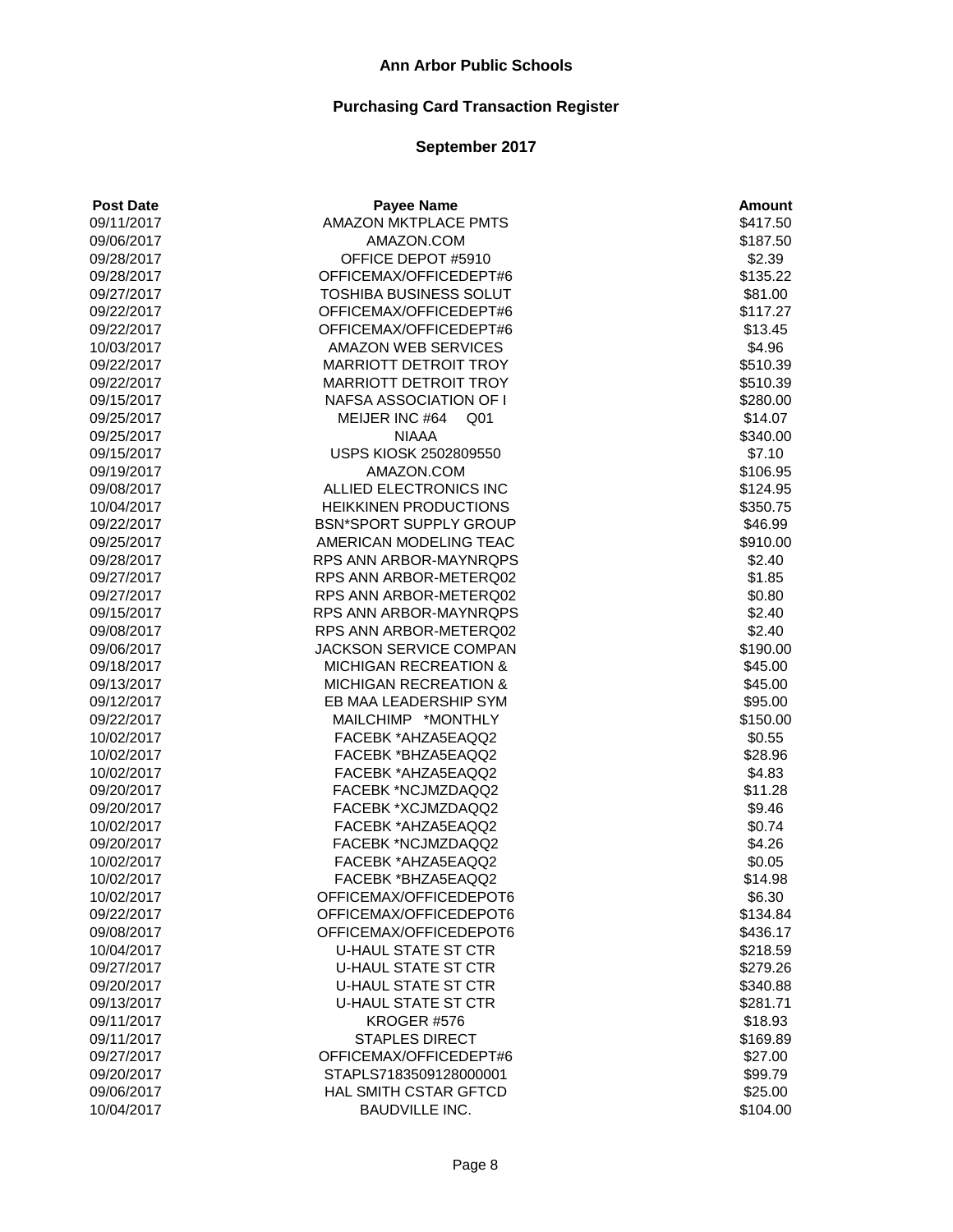| <b>Post Date</b>         | <b>Payee Name</b>                        | <b>Amount</b>      |
|--------------------------|------------------------------------------|--------------------|
| 09/19/2017               | SCHOOL-TECH, INC                         | \$34.00            |
| 09/12/2017               | MILAN ACE HDWE                           | \$9.99             |
| 10/04/2017               | CITGO 11799106 STATEPE                   | \$29.50            |
| 09/29/2017               | SCHOOL-TECH, INC                         | $-$1,827.92$       |
| 09/26/2017               | CITGO 11799106 STATEPE                   | \$32.00            |
| 09/25/2017               | <b>SHELL OIL 574417261QPS</b>            | \$25.00            |
| 09/21/2017               | SCHOOL-TECH, INC                         | \$78.95            |
| 09/19/2017               | CITGO 11799106 STATEPE                   | \$23.00            |
| 09/14/2017               | LOWES #01750*                            | \$239.84           |
| 09/14/2017               | SPEEDWAY 08707 ANN                       | \$30.00            |
| 09/12/2017               | CITGO 11799106 STATEPE                   | \$25.00            |
| 09/11/2017               | SHELL OIL 574417263QPS                   | \$35.00            |
| 09/08/2017               | <b>STADIUM HARDWARE</b>                  | \$37.40            |
| 09/11/2017               | MENARDS ANN ARBOR MI                     | \$51.10            |
| 09/18/2017               | DISCOUNT SCHOOL SUPPLY                   | \$181.16           |
| 09/28/2017               | MEIJER INC #027 Q01                      | \$7.28             |
| 09/27/2017               | <b>DOLLAR TREE</b>                       | \$11.00            |
| 09/26/2017               | DISCOUNT SCHOOL SUPPLY                   | \$150.07           |
| 09/26/2017               | <b>DBC*BLICK ART MATERIAL</b>            | \$37.26            |
| 09/25/2017               | <b>DBC*BLICK ART MATERIAL</b>            | \$43.00            |
| 09/11/2017               | MICHAELS STORES 2108                     | $- $3.98$          |
| 09/11/2017               | MICHAELS STORES 2108                     | \$9.27             |
| 09/11/2017               | MICHAELS STORES 2108                     | \$3.99             |
| 09/11/2017               | <b>DOLLAR TREE</b>                       | \$9.00             |
| 09/11/2017               | MEIJER INC #173 Q01                      | \$9.16             |
| 09/11/2017               | THE HOME DEPOT #2721                     | \$5.76             |
| 09/27/2017               | NASCO FORT ATKINSON                      | \$70.92            |
| 09/20/2017               | <b>USA FOOTBALL</b>                      | \$1,350.00         |
| 09/08/2017               | ONCOURT OFFCOURT                         | \$101.00           |
| 10/02/2017               | THE FORUM FOR YOUTH IN                   | \$2,093.40         |
| 09/28/2017               | CRAIGSLIST.ORG                           | \$15.00            |
| 10/02/2017               | MEIJER INC #64<br>Q <sub>01</sub>        | \$132.51           |
| 09/28/2017               | MEIJER INC #027<br>Q <sub>01</sub>       | \$312.79           |
| 09/28/2017               | Q <sub>01</sub><br>MEIJER INC #64        | \$610.26           |
| 09/18/2017               | MEIJER INC #64<br>Q <sub>01</sub>        | \$20.61            |
| 09/15/2017               | MEIJER INC #64<br>Q <sub>01</sub>        | \$557.98           |
| 09/15/2017               | MEIJER INC #027<br>Q <sub>01</sub>       | \$345.18           |
| 09/15/2017               | MEIJER INC #027<br>Q <sub>01</sub>       | \$893.93           |
| 09/28/2017               | OFFICEMAX/OFFICEDEPOT6                   | \$19.28            |
| 09/27/2017               | OFFICEMAX/OFFICEDEPOT                    | \$19.07            |
| 09/22/2017               | OFFICE DEPOT #1170                       | \$19.29            |
| 09/22/2017               | OFFICEMAX/OFFICEDEPT#6                   | \$25.99            |
| 09/18/2017               | <b>STAPLES</b><br>00115642               | \$22.26            |
| 09/18/2017               | <b>STAPLES</b><br>00115642               | $-$1.99$           |
| 10/02/2017               | <b>AMAZON MKTPLACE PMTS</b>              | \$55.70            |
|                          |                                          |                    |
| 10/02/2017               | MEIJER INC #64<br>Q01<br>GFS STORE #1973 | \$19.98<br>\$30.00 |
| 10/02/2017               | MEIJER INC #027                          |                    |
| 09/28/2017<br>09/28/2017 | Q01                                      | \$9.99<br>\$572.05 |
|                          | MEIJER INC #027<br>Q <sub>01</sub>       |                    |
| 09/28/2017               | MEIJER INC #64<br>Q <sub>01</sub>        | \$246.30           |
| 09/27/2017               | GFS STORE #0868                          | \$7.50             |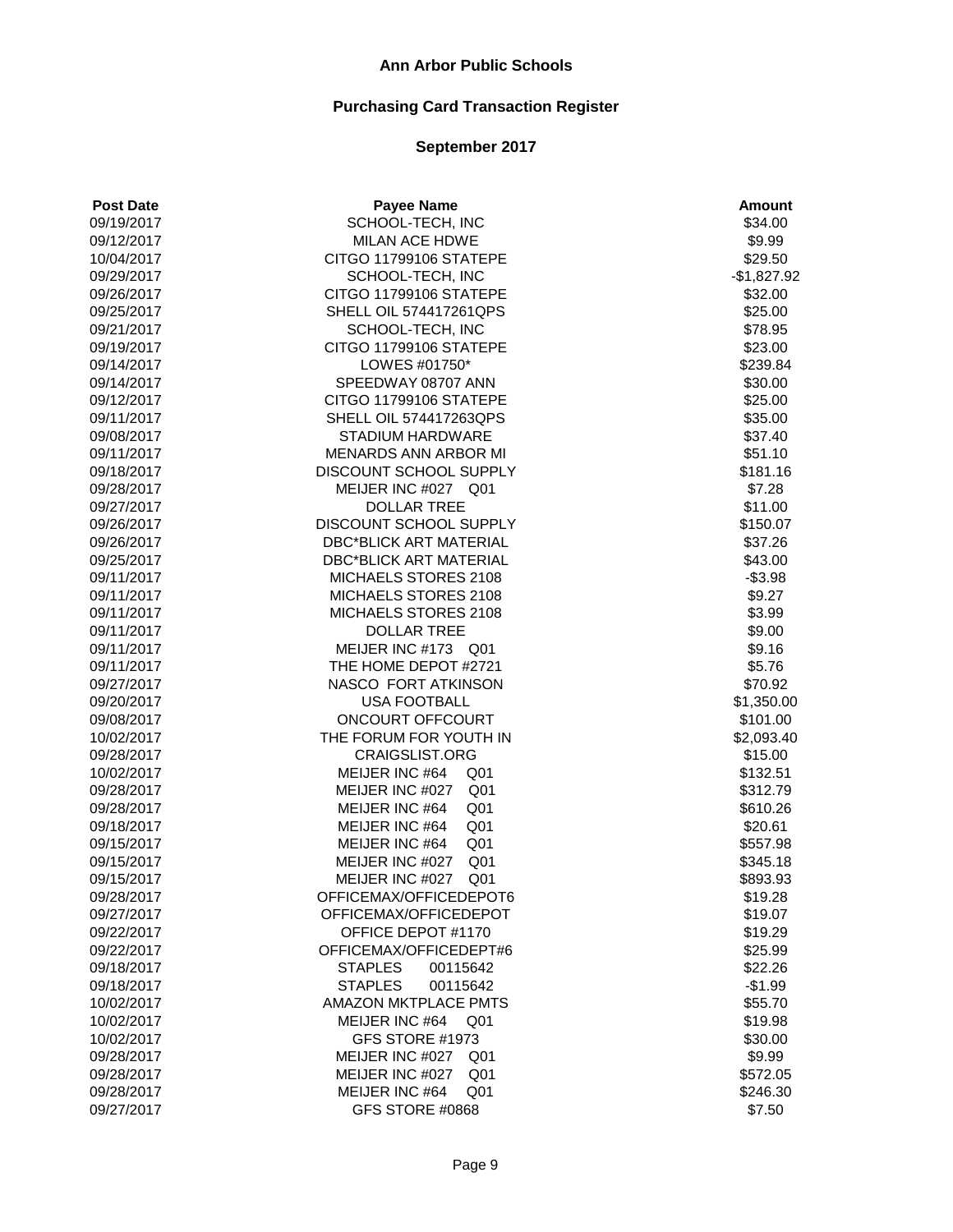| <b>Post Date</b> | <b>Payee Name</b>                  | <b>Amount</b> |
|------------------|------------------------------------|---------------|
| 09/27/2017       | MEIJER INC #027<br>Q <sub>01</sub> | \$73.16       |
| 09/25/2017       | MEIJER INC #64<br>Q <sub>01</sub>  | \$47.83       |
| 09/21/2017       | <b>S&amp;S WORLDWIDE-ONLINE</b>    | \$131.96      |
| 09/18/2017       | MEIJER INC #64<br>Q <sub>01</sub>  | \$24.13       |
| 09/15/2017       | Q <sub>01</sub><br>MEIJER INC #64  | \$180.81      |
| 09/15/2017       | MEIJER INC #027<br>Q <sub>01</sub> | \$96.62       |
| 09/15/2017       | MEIJER INC #027<br>Q <sub>01</sub> | \$196.11      |
| 09/15/2017       | MEIJER INC #027<br>Q <sub>01</sub> | \$27.97       |
| 09/08/2017       | MEIJER INC #64<br>Q <sub>01</sub>  | \$69.90       |
| 09/28/2017       | MEIJER INC #027<br>Q <sub>01</sub> | \$45.98       |
| 09/20/2017       | <b>SCHOOLSIN</b>                   | \$829.27      |
| 10/02/2017       | <b>IMPRESSIVE PROMOTI</b>          | \$481.85      |
| 09/28/2017       | <b>TOTORO SUSHI</b>                | \$69.55       |
| 09/27/2017       | JOANN STORES #2004                 | \$9.58        |
| 09/25/2017       | SQ *SWIRLPUPPY CREA                | \$119.99      |
| 09/11/2017       | JOANN ETC #2004                    | \$20.97       |
| 10/02/2017       | THE HENRY FORD                     | \$255.00      |
| 09/28/2017       | CDW GOVT #KHH9273                  | \$169.00      |
| 10/03/2017       | <b>ZINGERMAN'S DELICATSN</b>       | \$11.99       |
| 10/04/2017       | MARCOS PIZZA-1056                  | \$137.32      |
| 09/28/2017       | MARCOS PIZZA-1056                  | \$61.96       |
| 09/25/2017       | ARBOR SPRINGS WATER CO             | \$45.50       |
| 10/04/2017       | ANN ARBOR BIGALORA WOO             | \$76.20       |
| 10/02/2017       | WM SUPERCENTER #3476               | \$65.26       |
| 09/28/2017       | EVERGREEN RESTAURANT               | \$72.44       |
| 09/27/2017       | THE QUARTER BISTRO                 | \$74.95       |
| 09/26/2017       | SQU*SQ *ESPRESSO ROYAL             | \$10.75       |
| 09/25/2017       | KROGER #688                        | \$5.00        |
| 09/08/2017       | KROGER #688                        | \$16.99       |
| 09/08/2017       | JERSEY MIKE'S SUBS 310             | \$42.90       |
| 10/02/2017       | AMAZON MKTPLACE PMTS               | \$108.69      |
| 09/29/2017       | AMAZON MKTPLACE PMTS               | \$43.36       |
| 09/28/2017       | LOWES #00734*                      | \$127.58      |
| 09/27/2017       | <b>AMAZON MKTPLACE PMTS</b>        | \$175.99      |
| 09/20/2017       | <b>AMAZON MKTPLACE PMTS</b>        | \$45.00       |
| 09/20/2017       | AMAZON MKTPLACE PMTS               | \$136.99      |
| 09/13/2017       | THE HOME DEPOT #2721               | \$129.84      |
| 09/11/2017       | PAYLESS SHOES 00050005             | \$31.79       |
| 10/03/2017       | UNDERGROUND PRINTING               | \$31.76       |
| 09/19/2017       | MEIJER INC #64<br>Q01              | \$66.09       |
| 09/18/2017       | SQU*SQ *BLUE CAB COMPA             | \$18.00       |
| 09/18/2017       | KROGER #605                        | \$6.00        |
| 10/03/2017       | <b>NCAA ELIGIBILITY CTR</b>        | \$80.00       |
| 09/21/2017       | <b>EAMDC</b>                       | \$463.00      |
| 09/20/2017       | PAYPAL *MEMSPA                     | \$125.00      |
| 09/20/2017       | DES MOINES STAMP MFG C             | \$36.40       |
| 09/29/2017       | WALGREENS #4631                    | \$7.92        |
| 09/26/2017       | WALGREENS #11197                   | \$10.69       |
| 09/15/2017       | SSI*SCHOOL SPECIALTY               | \$26.85       |
| 09/28/2017       | <b>TARGET</b><br>00006346          | $-$26.98$     |
| 09/20/2017       | AMAZON MKTPLACE PMTS               | \$57.26       |
|                  |                                    |               |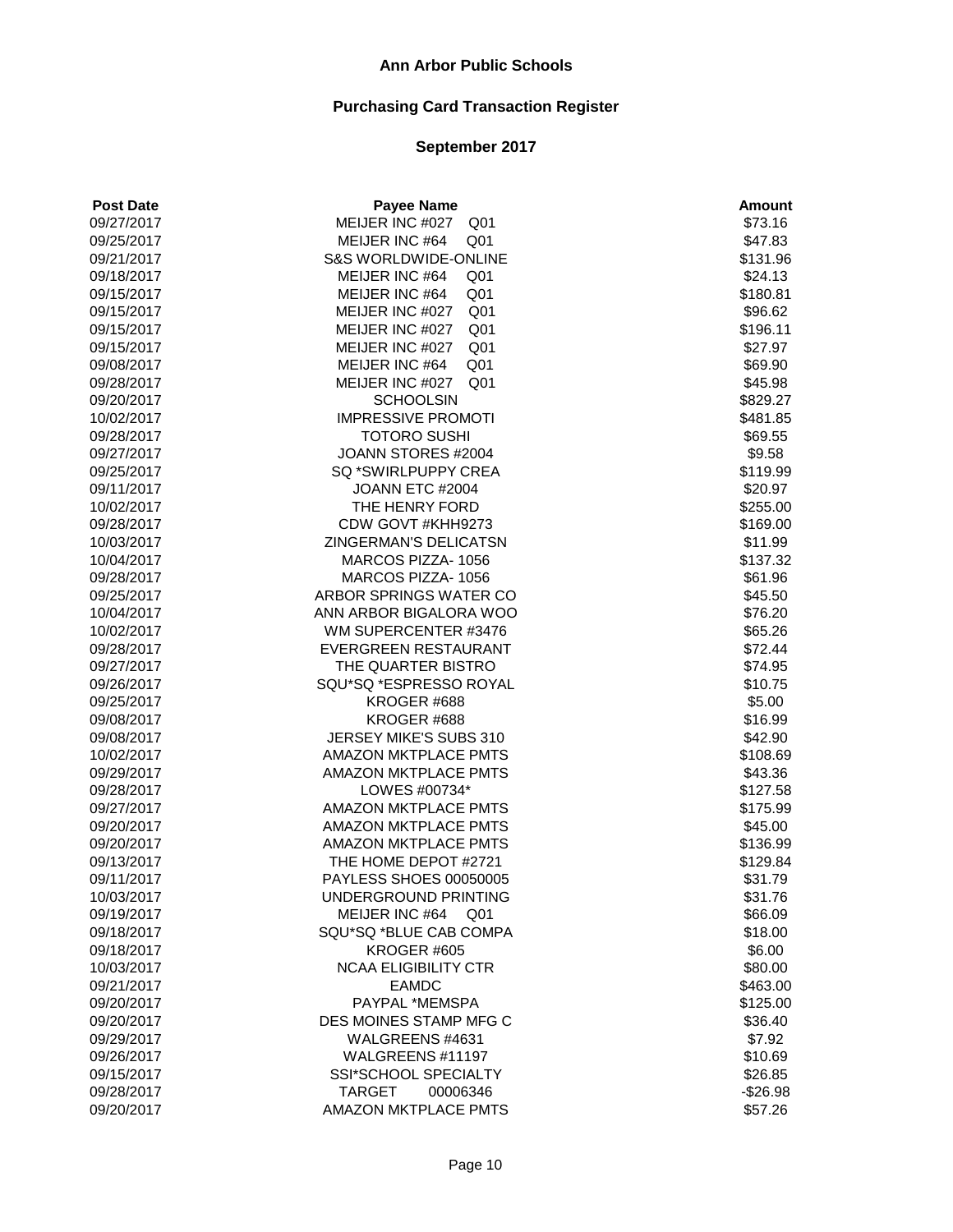# **Purchasing Card Transaction Register**

| <b>Post Date</b> | <b>Payee Name</b>                 | <b>Amount</b> |
|------------------|-----------------------------------|---------------|
| 09/19/2017       | <b>AMAZON MKTPLACE PMTS</b>       | \$119.97      |
| 09/08/2017       | <b>AMAZON MKTPLACE PMTS</b>       | \$13.28       |
| 09/08/2017       | AMAZON.COM                        | \$124.99      |
| 09/06/2017       | <b>AMAZON MKTPLACE PMTS</b>       | \$9.49        |
| 09/15/2017       | <b>GIA PUBLICATIONS IN</b>        | \$171.29      |
| 09/13/2017       | <b>AMAZON MKTPLACE PMTS</b>       | \$22.33       |
| 09/12/2017       | AMZ*PENCILSCOM                    | \$143.66      |
| 10/02/2017       | NO TEARS LEARNING INC             | \$568.43      |
| 09/19/2017       | DOLLAR BILL COPYING               | \$19.50       |
| 09/25/2017       | <b>DEMCO INC</b>                  | \$40.58       |
| 09/07/2017       | AMAZON.COM                        | \$36.01       |
| 10/04/2017       | AMAZON MKTPLACE PMTS              | \$22.35       |
| 09/25/2017       | <b>AMAZON MKTPLACE PMTS</b>       | \$19.18       |
| 09/25/2017       | <b>AMAZON MKTPLACE PMTS</b>       | \$20.73       |
| 09/19/2017       | AMAZON MKTPLACE PMTS              | \$48.00       |
| 09/18/2017       | <b>AMAZON MKTPLACE PMTS</b>       | \$27.64       |
| 09/18/2017       | <b>AMAZON MKTPLACE PMTS</b>       | \$55.17       |
| 09/21/2017       | LOWES #00734*                     | \$17.94       |
| 09/19/2017       | <b>DECKER EQUIPMENT</b>           | \$85.35       |
| 10/02/2017       | <b>TARGET</b><br>00006346         | \$10.18       |
| 10/02/2017       | <b>TARGET</b><br>00006346         | \$83.95       |
| 10/02/2017       | MEIJER INC #64<br>Q <sub>01</sub> | \$35.39       |
| 09/27/2017       | OFFICE DEPOT #1214                | \$22.71       |
| 09/27/2017       | OFFICEMAX/OFFICEDEPT#6            | \$36.95       |
| 09/27/2017       | OFFICEMAX/OFFICEDEPT#6            | \$337.68      |
| 09/11/2017       | <b>DOLLAR TREE</b>                | \$8.00        |
| 10/04/2017       | WAL-MART #1824                    | \$92.86       |
| 09/25/2017       | OFFICE DEPOT #5910                | \$29.89       |
| 09/22/2017       | OFFICE DEPOT #1170                | \$13.86       |
| 09/22/2017       | OFFICEMAX/OFFICEDEPT#6            | \$110.16      |
| 09/14/2017       | <b>TARGET</b><br>00012856         | \$267.40      |
| 09/28/2017       | AMAZON.COM                        | \$188.70      |
| 09/14/2017       | AMAZON.COM                        | \$454.80      |
| 09/28/2017       | AMAZON.COM                        | \$110.97      |
| 09/26/2017       | OFFICEMAX/OFFICEDEPT#6            | \$2.38        |
| 09/26/2017       | AMAZON.COM                        | \$104.23      |
| 09/21/2017       | <b>LAB AIDS INC</b>               | \$152.30      |
| 09/21/2017       | SQ *MASSP                         | \$400.00      |
| 09/13/2017       | MHE*MCGRAW-HILL ECOMM             | \$4,250.00    |
| 09/25/2017       | VISTAPR*VISTAPRINT.COM            | $-$ \$6.23    |
| 09/19/2017       | VISTAPR*VISTAPRINT.COM            | \$109.94      |
| 09/11/2017       | <b>AMAZON MKTPLACE PMTS</b>       | \$219.60      |
| 09/26/2017       | PAYPAL *CONJUGUEMOS               | \$95.00       |
| 09/26/2017       | QUIZLET.COM                       | \$307.91      |
| 09/25/2017       | MONOPRICE, INC.                   | \$28.68       |
| 09/20/2017       | PAYPAL *JR MUSIC                  | \$100.00      |
| 09/18/2017       | AMAZON.COM                        | \$322.40      |
| 09/06/2017       | <b>AMAZON MKTPLACE PMTS</b>       | \$125.06      |
| 09/22/2017       | <b>REPL REMOTES</b>               | \$111.23      |
| 09/07/2017       | MONOPRICE, INC.                   | \$121.03      |
| 10/02/2017       | MEIJER INC #64<br>Q01             | \$6.53        |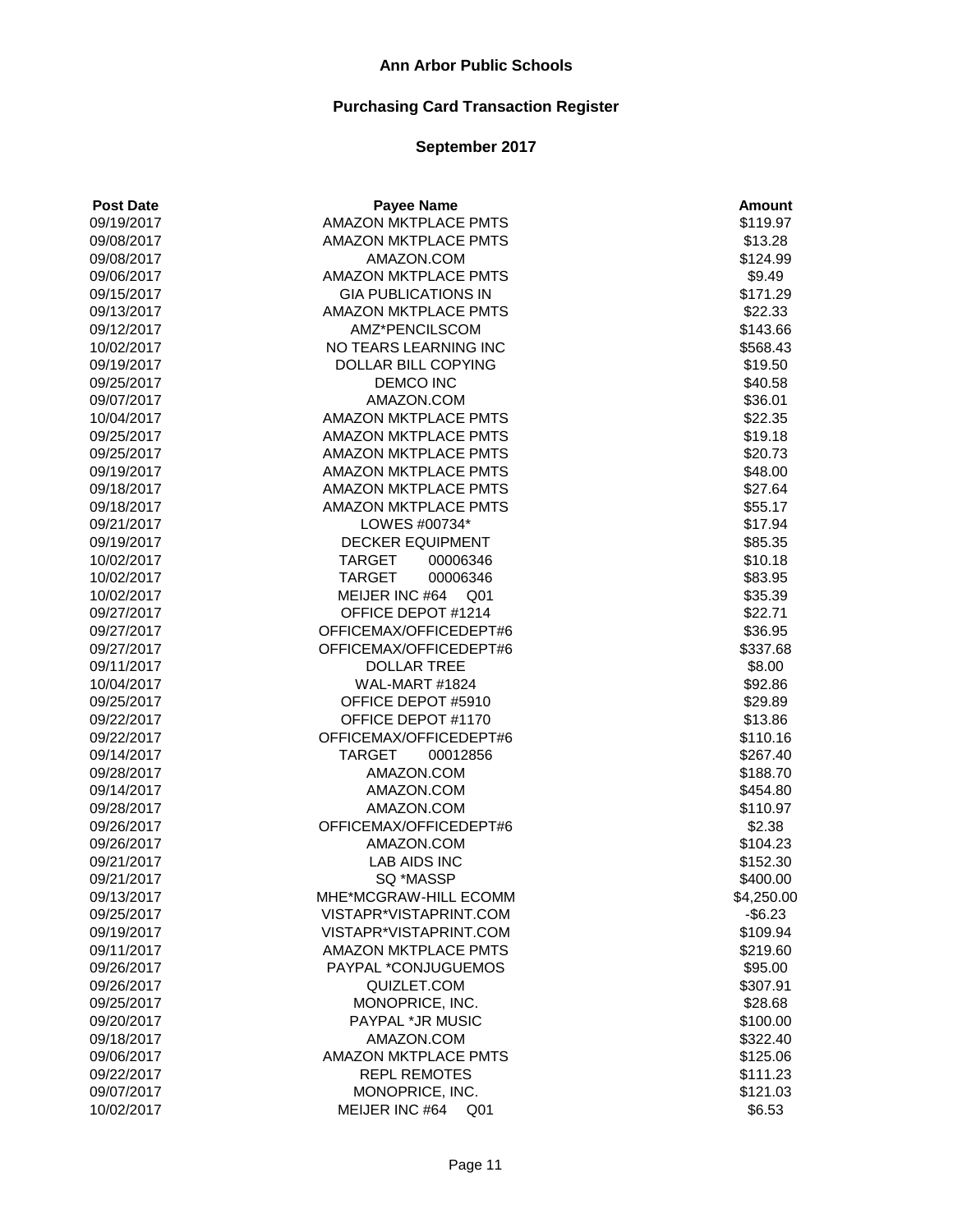| <b>Post Date</b> | <b>Payee Name</b>                 | <b>Amount</b> |
|------------------|-----------------------------------|---------------|
| 09/29/2017       | <b>AMAZON MKTPLACE PMTS</b>       | \$45.54       |
| 09/26/2017       | <b>AMAZON MKTPLACE PMTS</b>       | $-$52.04$     |
| 09/25/2017       | <b>AMAZON MKTPLACE PMTS</b>       | \$51.92       |
| 09/25/2017       | AMAZON.COM                        | $-$9.02$      |
| 09/25/2017       | AMAZON MKTPLACE PMTS              | \$29.86       |
| 09/22/2017       | AMAZON MKTPLACE PMTS              | $-$124.02$    |
| 09/22/2017       | <b>AMAZON MKTPLACE PMTS</b>       | $-$154.97$    |
| 09/18/2017       | <b>AMAZON MKTPLACE PMTS</b>       | \$155.53      |
| 09/18/2017       | <b>AMAZON MKTPLACE PMTS</b>       | \$104.08      |
| 09/18/2017       | AMAZON MKTPLACE PMTS              | \$53.59       |
| 09/15/2017       | AMAZON MKTPLACE PMTS              | \$125.28      |
| 09/15/2017       | <b>AMAZON MKTPLACE PMTS</b>       | \$25.35       |
| 09/15/2017       | AMAZON MKTPLACE PMTS              | \$41.72       |
| 09/13/2017       | <b>AMAZON MKTPLACE PMTS</b>       | \$54.57       |
| 09/13/2017       | AMAZON MKTPLACE PMTS              | \$159.95      |
| 09/13/2017       | <b>AMAZON MKTPLACE PMTS</b>       | \$129.00      |
| 09/12/2017       | <b>AMAZON MKTPLACE PMTS</b>       | \$117.94      |
| 09/11/2017       | <b>AMAZON MKTPLACE PMTS</b>       | \$31.99       |
| 09/11/2017       | <b>AMAZON MKTPLACE PMTS</b>       | \$117.02      |
| 09/11/2017       | AMAZON MKTPLACE PMTS              | \$30.64       |
| 09/08/2017       | AMAZON MKTPLACE PMTS              | \$29.48       |
| 09/07/2017       | AMAZON MKTPLACE PMTS              | \$41.31       |
| 09/07/2017       | AMAZON.COM                        | \$40.98       |
| 09/25/2017       | AMAZON MKTPLACE PMTS              | \$14.88       |
| 09/25/2017       | AMAZON MKTPLACE PMTS              | \$26.44       |
| 09/08/2017       | AMAZON.COM                        | \$460.48      |
| 09/25/2017       | AMAZON MKTPLACE PMTS              | \$76.90       |
| 09/14/2017       | AMAZON MKTPLACE PMTS              | \$58.08       |
| 10/02/2017       | <b>AMAZON MKTPLACE PMTS</b>       | \$20.80       |
| 09/11/2017       | MEDIASPARK-GOVENTURE              | \$800.00      |
| 09/11/2017       | MEDIASPARK-GOVENTURE              | \$800.00      |
| 09/11/2017       | OFFICEMAX/OFFICEDEPT#6            | \$12.99       |
| 09/07/2017       | OFFICEMAX/OFFICEDEPT#6            | \$62.54       |
| 09/07/2017       | <b>SCHOOL OUTFITTERS</b>          | \$40.50       |
| 09/06/2017       | NIMCO INC                         | \$39.95       |
| 09/11/2017       | OFFICEMAX/OFFICEDEPT#6            | \$5.01        |
| 09/07/2017       | OFFICEMAX/OFFICEDEPT#6            | $-$5.01$      |
| 09/18/2017       | <b>MFASCO HEALTH &amp; SAFETY</b> | \$452.08      |
| 09/20/2017       | CAREERSAFE ONLINE                 | \$600.00      |
| 09/22/2017       | WASHTENAWCHILDREN.ORG             | \$140.00      |
| 09/22/2017       | <b>TARGET</b><br>00024158         | \$37.78       |
| 09/15/2017       | PAYPAL *WASH ISD                  | \$20.00       |
| 09/18/2017       | <b>AMAZON MKTPLACE PMTS</b>       | \$248.94      |
| 09/15/2017       | AMAZON.COM                        | \$139.26      |
| 09/14/2017       | AMAZON.COM                        | \$144.00      |
| 10/02/2017       | EB 2017 MHOEA FALL CO             | \$300.00      |
| 10/02/2017       | SOARING EAGLE HOTEL               | \$106.92      |
| 09/29/2017       | SQU*SQ *MICHIGAN MARKE            | \$221.00      |
| 10/02/2017       | SOARING EAGLE HOTEL               | \$106.92      |
| 10/02/2017       | EB 2017 MHOEA FALL CO             | \$300.00      |
| 10/02/2017       | <b>TREETOPS LODGING</b>           | \$110.50      |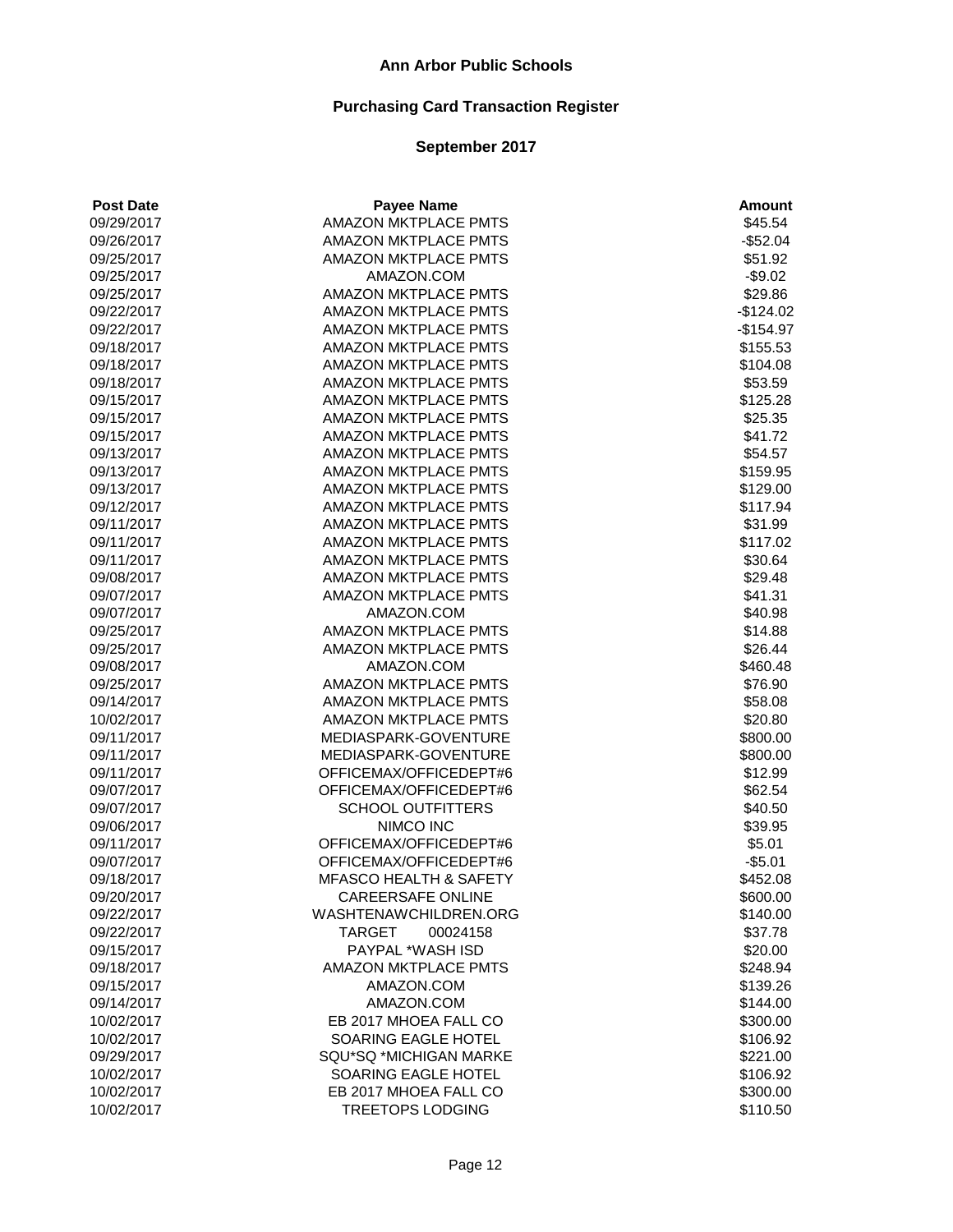# **Purchasing Card Transaction Register**

| <b>Post Date</b> | <b>Payee Name</b>                   | <b>Amount</b>        |
|------------------|-------------------------------------|----------------------|
| 09/29/2017       | SQU*SQ *MICHIGAN MARKE              | \$221.00             |
| 09/21/2017       | SOARING EAGLE HOTEL                 | \$112.86             |
| 09/21/2017       | SOARING EAGLE HOTEL                 | \$112.86             |
| 09/29/2017       | SQU*SQ *MICHIGAN MARKE              | \$442.00             |
| 09/21/2017       | SQ *MASSP                           | \$1,014.00           |
| 09/08/2017       | EVENT TICKET NVITE.COM              | \$99.00              |
| 10/04/2017       | <b>PAYPAL *WASH ISD</b>             | \$35.00              |
| 10/04/2017       | <b>PAYPAL *WASH ISD</b>             | \$35.00              |
| 10/04/2017       | PAYPAL *WASH ISD                    | \$35.00              |
| 10/04/2017       | PAYPAL *WASH ISD                    | \$35.00              |
| 09/08/2017       | PAYPAL *INSTITUTE                   | \$99.00              |
| 09/08/2017       | PAYPAL *INSTITUTE                   | \$99.00              |
| 09/08/2017       | PAYPAL *INSTITUTE                   | \$99.00              |
| 09/08/2017       | PAYPAL *INSTITUTE                   | \$99.00              |
| 09/08/2017       | PAYPAL *INSTITUTE                   | \$99.00              |
| 09/08/2017       | PAYPAL *INSTITUTE                   | \$99.00              |
| 10/02/2017       | HOTEL INDIGO/IHG                    | \$579.30             |
| 09/28/2017       | <b>DELTA</b><br>00623980721722      | \$316.40             |
| 09/28/2017       | <b>DELTA</b><br>00623981810900      | \$386.90             |
| 09/27/2017       | <b>BULLDOG RECORDS MANAGE</b>       | \$85.00              |
| 09/29/2017       | <b>BUSCH'S #1035</b>                | \$107.01             |
| 09/20/2017       | JIMMY JOHNS # 90016 M               | \$61.99              |
| 09/15/2017       | MEIJER INC #64<br>Q01               | \$29.35              |
| 09/26/2017       | OFFICEMAX/OFFICEDEPT#6              | \$10.60              |
| 09/21/2017       | OFFICEMAX/OFFICEDEPT#6              | \$35.96              |
| 09/15/2017       | OFFICEMAX/OFFICEDEPT#6              | \$40.37              |
| 09/28/2017       | AMAZON.COM                          | \$38.76              |
| 09/27/2017       | <b>AMAZON MKTPLACE PMTS</b>         | \$135.65             |
| 09/27/2017       | AMAZON MKTPLACE PMTS                | \$23.34              |
| 09/26/2017       | <b>AMAZON MKTPLACE PMTS</b>         | \$10.13              |
| 09/18/2017       | FOLLETT SCHOOL SOLUTIO              | \$211.99             |
| 09/18/2017       | AMAZON.COM                          | \$690.16             |
| 09/06/2017       | AMAZON.COM                          | \$17.94              |
| 09/19/2017       | SQ *MASSP                           | \$100.00             |
| 09/19/2017       | ASSOC SUPERV AND CURR               | \$144.00             |
| 09/19/2017       | DOLLAR BILL COPYING                 | \$29.04              |
| 09/25/2017       | CINTAS 300                          | \$93.68              |
| 09/18/2017       | <b>BULLDOG RECORDS MANAGE</b>       | \$1,531.50           |
| 09/11/2017       | CINTAS 300                          | \$93.68              |
| 09/27/2017       | <b>MASB</b>                         |                      |
| 09/27/2017       | <b>MASB</b>                         | \$180.00<br>\$180.00 |
| 09/18/2017       | PANERA BREAD #874                   | $-$10.98$            |
| 10/03/2017       | <b>PUNCHBOWL</b>                    | \$83.88              |
|                  | WISESTAMP.COM                       |                      |
| 10/02/2017       | <b>ADOBE *CREATIVE CLOUD</b>        | $-$72.00$            |
| 09/29/2017       | Q <sub>01</sub>                     | \$79.98              |
| 09/28/2017       | MEIJER INC #64<br><b>PARTY CITY</b> | \$32.91              |
| 09/28/2017       | MICHIGAN INFORMATION A              | \$67.59              |
| 09/28/2017       | 00006346                            | \$20.00              |
| 09/27/2017       | <b>TARGET</b>                       | \$12.48              |
| 09/27/2017       | <b>PUNCHBOWL</b>                    | $-$ \$359.88         |
| 09/21/2017       | FREEPIK MONTHLY PLAN                | \$9.99               |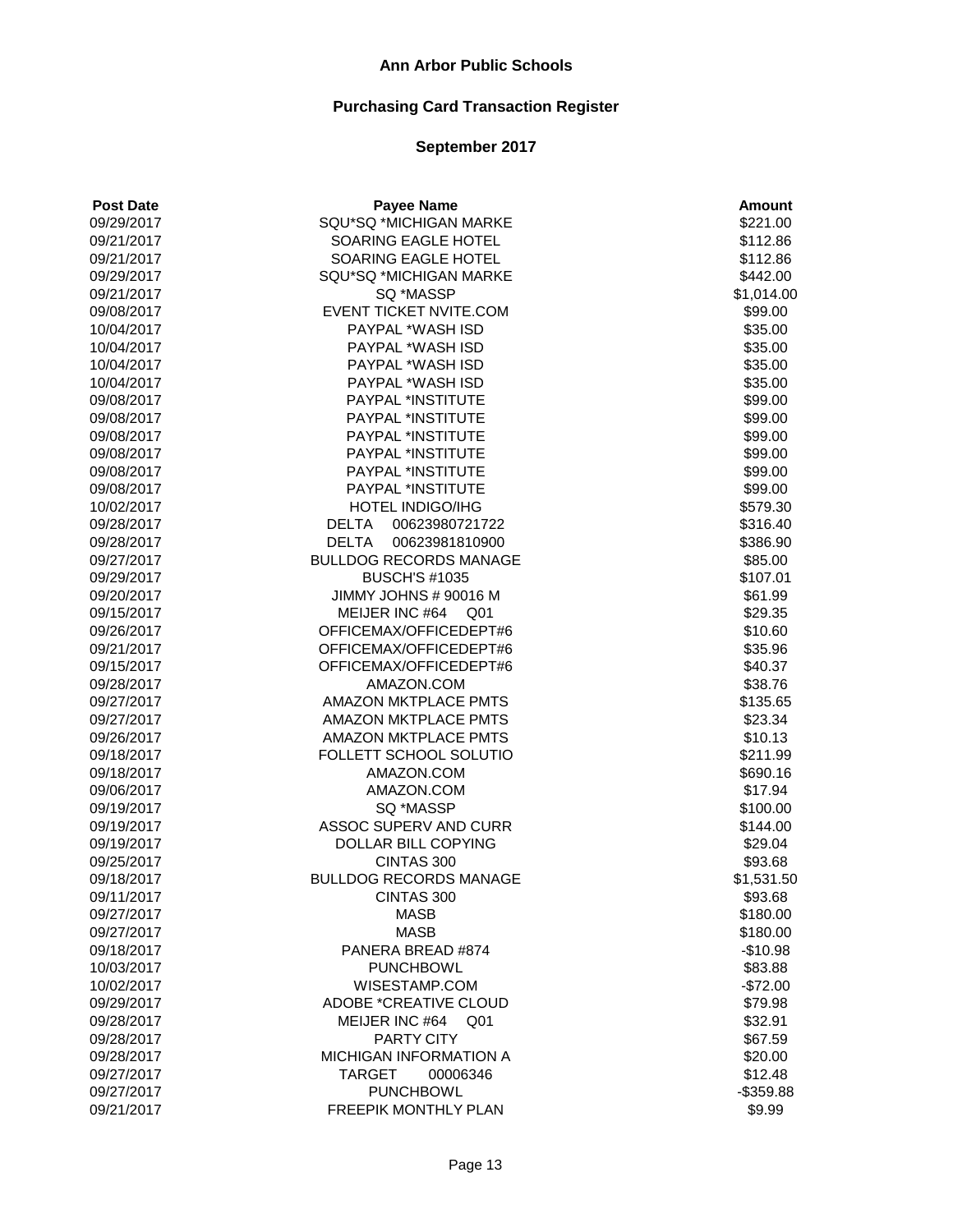# **Purchasing Card Transaction Register**

| <b>ENVATO ELEMENTS</b><br>09/20/2017<br>\$29.00<br>OFFICEMAX/OFFICEDEPT#6<br>\$244.33<br>09/18/2017<br>\$12.99<br>09/18/2017<br>OFFICEMAX/OFFICEDEPT#6<br><b>VARIDESK</b><br>\$395.00<br>09/15/2017<br>OFFICEMAX/OFFICEDEPT#6<br>09/14/2017<br>\$33.96<br>\$19.99<br>09/11/2017<br><b>GALLUP INC</b><br>$-$27.30$<br>09/07/2017<br><b>VARIDESK</b><br>09/27/2017<br><b>WEBER S INN</b><br>\$1,915.51<br>INT*IN *SIGNS & TAGS,<br>\$1,076.00<br>09/18/2017<br>DOLLAR BILL COPYING<br>\$16.30<br>09/12/2017<br>09/11/2017<br>DOLLAR BILL COPYING<br>\$147.22<br>SEASCAPE BEACH RESORT<br>\$369.30<br>09/20/2017<br>SOL-SOCIETY ORGANIZ<br>\$3,500.00<br>09/18/2017<br>SOL-SOCIETY ORGANIZ<br>$-$2,000.00$<br>09/18/2017<br>09/18/2017<br>SOL-SOCIETY ORGANIZ<br>$-$2,000.00$<br>SOL-SOCIETY ORGANIZ<br>\$3,500.00<br>09/15/2017<br>AMERICAN ASSOC OF SCHO<br>09/08/2017<br>\$1,500.00<br><b>GRAND TRAV RESORT</b><br>\$422.40<br>09/25/2017<br>MICH ASSOC OF SCH ADMI<br>\$375.00<br>09/06/2017<br>USPS PO 2502810107<br>\$49.00<br>09/07/2017<br>$-$7.22$<br>PANERA BREAD #874<br>10/04/2017<br>SP * MOTAWI TILEWORKS<br>\$107.90<br>10/04/2017<br>09/27/2017<br>USPS PO 2525100130<br>\$49.00<br>09/25/2017<br>USPS PO 2518300118<br>\$5.46<br>09/20/2017<br>USPS PO 2518300118<br>\$11.47<br>A-1 RENTAL<br>09/26/2017<br>\$106.00<br>SCHOOL HEALTH CORP<br>09/29/2017<br>\$128.81<br>DATA MANAGEMENT INC.<br>\$213.60<br>09/19/2017<br>\$312.65<br>09/07/2017<br>AMAZON.COM<br>10/04/2017<br>ARBOR SPRINGS WATER CO<br>\$120.75<br>PRZCHARGE.PREZI.COM<br>\$20.00<br>09/15/2017<br>ARBOR SPRINGS WATER CO<br>\$334.25<br>09/07/2017<br>AMAZON.COM<br>\$74.09<br>09/14/2017<br><b>DOLLAR TREE</b><br>\$11.00<br>10/04/2017<br>AMAZON.COM<br>09/08/2017<br>\$229.75<br>RPS ANN ARBOR-1ST & Q02<br>10/02/2017<br>\$3.00<br>09/11/2017<br><b>ATT*BILL PAYMENT</b><br>\$189.48<br><b>ENTERPRISE RENT-A-CAR</b><br>09/13/2017<br>\$56.99<br>\$56.99<br>09/12/2017<br><b>ENTERPRISE RENT-A-CAR</b><br>09/07/2017<br><b>ENTERPRISE RENT-A-CAR</b><br>\$56.99<br>10/02/2017<br><b>DELTA</b><br>00623984922724<br>\$200.00<br><b>SHANTY CREEK RESORTS -</b><br>09/14/2017<br>\$116.00<br>MICHIGAN ASSOCIATION O<br>\$115.00<br>09/13/2017<br>09/13/2017<br><b>MICHIGAN NEGOTIATORS A</b><br>\$325.00<br>MICHIGAN ASSOCIATION O<br>09/13/2017<br>\$115.00<br>FERRIS STATE UNIVERSIT<br>09/22/2017<br>\$65.00<br>\$6.59<br>09/28/2017<br>USPS PO 2502800106<br>09/27/2017<br>USPS PO 2502800106<br>\$3.84<br>09/25/2017<br><b>USPS KIOSK 2502809553</b><br>\$6.65<br>09/20/2017<br>USPS PO 2502800106<br>\$7.08<br>09/11/2017<br>USPS PO 2502800106<br>\$13.18 | <b>Post Date</b> | <b>Payee Name</b> | <b>Amount</b> |
|-----------------------------------------------------------------------------------------------------------------------------------------------------------------------------------------------------------------------------------------------------------------------------------------------------------------------------------------------------------------------------------------------------------------------------------------------------------------------------------------------------------------------------------------------------------------------------------------------------------------------------------------------------------------------------------------------------------------------------------------------------------------------------------------------------------------------------------------------------------------------------------------------------------------------------------------------------------------------------------------------------------------------------------------------------------------------------------------------------------------------------------------------------------------------------------------------------------------------------------------------------------------------------------------------------------------------------------------------------------------------------------------------------------------------------------------------------------------------------------------------------------------------------------------------------------------------------------------------------------------------------------------------------------------------------------------------------------------------------------------------------------------------------------------------------------------------------------------------------------------------------------------------------------------------------------------------------------------------------------------------------------------------------------------------------------------------------------------------------------------------------------------------------------------------------------------------------------------------------------------------------------------------------------------------------------------------------------------------------------------------------------------------------------------------------------------------------------------------------------------------------------------------------------------------------------------------------------------------------------------------------------------------------|------------------|-------------------|---------------|
|                                                                                                                                                                                                                                                                                                                                                                                                                                                                                                                                                                                                                                                                                                                                                                                                                                                                                                                                                                                                                                                                                                                                                                                                                                                                                                                                                                                                                                                                                                                                                                                                                                                                                                                                                                                                                                                                                                                                                                                                                                                                                                                                                                                                                                                                                                                                                                                                                                                                                                                                                                                                                                                     |                  |                   |               |
|                                                                                                                                                                                                                                                                                                                                                                                                                                                                                                                                                                                                                                                                                                                                                                                                                                                                                                                                                                                                                                                                                                                                                                                                                                                                                                                                                                                                                                                                                                                                                                                                                                                                                                                                                                                                                                                                                                                                                                                                                                                                                                                                                                                                                                                                                                                                                                                                                                                                                                                                                                                                                                                     |                  |                   |               |
|                                                                                                                                                                                                                                                                                                                                                                                                                                                                                                                                                                                                                                                                                                                                                                                                                                                                                                                                                                                                                                                                                                                                                                                                                                                                                                                                                                                                                                                                                                                                                                                                                                                                                                                                                                                                                                                                                                                                                                                                                                                                                                                                                                                                                                                                                                                                                                                                                                                                                                                                                                                                                                                     |                  |                   |               |
|                                                                                                                                                                                                                                                                                                                                                                                                                                                                                                                                                                                                                                                                                                                                                                                                                                                                                                                                                                                                                                                                                                                                                                                                                                                                                                                                                                                                                                                                                                                                                                                                                                                                                                                                                                                                                                                                                                                                                                                                                                                                                                                                                                                                                                                                                                                                                                                                                                                                                                                                                                                                                                                     |                  |                   |               |
|                                                                                                                                                                                                                                                                                                                                                                                                                                                                                                                                                                                                                                                                                                                                                                                                                                                                                                                                                                                                                                                                                                                                                                                                                                                                                                                                                                                                                                                                                                                                                                                                                                                                                                                                                                                                                                                                                                                                                                                                                                                                                                                                                                                                                                                                                                                                                                                                                                                                                                                                                                                                                                                     |                  |                   |               |
|                                                                                                                                                                                                                                                                                                                                                                                                                                                                                                                                                                                                                                                                                                                                                                                                                                                                                                                                                                                                                                                                                                                                                                                                                                                                                                                                                                                                                                                                                                                                                                                                                                                                                                                                                                                                                                                                                                                                                                                                                                                                                                                                                                                                                                                                                                                                                                                                                                                                                                                                                                                                                                                     |                  |                   |               |
|                                                                                                                                                                                                                                                                                                                                                                                                                                                                                                                                                                                                                                                                                                                                                                                                                                                                                                                                                                                                                                                                                                                                                                                                                                                                                                                                                                                                                                                                                                                                                                                                                                                                                                                                                                                                                                                                                                                                                                                                                                                                                                                                                                                                                                                                                                                                                                                                                                                                                                                                                                                                                                                     |                  |                   |               |
|                                                                                                                                                                                                                                                                                                                                                                                                                                                                                                                                                                                                                                                                                                                                                                                                                                                                                                                                                                                                                                                                                                                                                                                                                                                                                                                                                                                                                                                                                                                                                                                                                                                                                                                                                                                                                                                                                                                                                                                                                                                                                                                                                                                                                                                                                                                                                                                                                                                                                                                                                                                                                                                     |                  |                   |               |
|                                                                                                                                                                                                                                                                                                                                                                                                                                                                                                                                                                                                                                                                                                                                                                                                                                                                                                                                                                                                                                                                                                                                                                                                                                                                                                                                                                                                                                                                                                                                                                                                                                                                                                                                                                                                                                                                                                                                                                                                                                                                                                                                                                                                                                                                                                                                                                                                                                                                                                                                                                                                                                                     |                  |                   |               |
|                                                                                                                                                                                                                                                                                                                                                                                                                                                                                                                                                                                                                                                                                                                                                                                                                                                                                                                                                                                                                                                                                                                                                                                                                                                                                                                                                                                                                                                                                                                                                                                                                                                                                                                                                                                                                                                                                                                                                                                                                                                                                                                                                                                                                                                                                                                                                                                                                                                                                                                                                                                                                                                     |                  |                   |               |
|                                                                                                                                                                                                                                                                                                                                                                                                                                                                                                                                                                                                                                                                                                                                                                                                                                                                                                                                                                                                                                                                                                                                                                                                                                                                                                                                                                                                                                                                                                                                                                                                                                                                                                                                                                                                                                                                                                                                                                                                                                                                                                                                                                                                                                                                                                                                                                                                                                                                                                                                                                                                                                                     |                  |                   |               |
|                                                                                                                                                                                                                                                                                                                                                                                                                                                                                                                                                                                                                                                                                                                                                                                                                                                                                                                                                                                                                                                                                                                                                                                                                                                                                                                                                                                                                                                                                                                                                                                                                                                                                                                                                                                                                                                                                                                                                                                                                                                                                                                                                                                                                                                                                                                                                                                                                                                                                                                                                                                                                                                     |                  |                   |               |
|                                                                                                                                                                                                                                                                                                                                                                                                                                                                                                                                                                                                                                                                                                                                                                                                                                                                                                                                                                                                                                                                                                                                                                                                                                                                                                                                                                                                                                                                                                                                                                                                                                                                                                                                                                                                                                                                                                                                                                                                                                                                                                                                                                                                                                                                                                                                                                                                                                                                                                                                                                                                                                                     |                  |                   |               |
|                                                                                                                                                                                                                                                                                                                                                                                                                                                                                                                                                                                                                                                                                                                                                                                                                                                                                                                                                                                                                                                                                                                                                                                                                                                                                                                                                                                                                                                                                                                                                                                                                                                                                                                                                                                                                                                                                                                                                                                                                                                                                                                                                                                                                                                                                                                                                                                                                                                                                                                                                                                                                                                     |                  |                   |               |
|                                                                                                                                                                                                                                                                                                                                                                                                                                                                                                                                                                                                                                                                                                                                                                                                                                                                                                                                                                                                                                                                                                                                                                                                                                                                                                                                                                                                                                                                                                                                                                                                                                                                                                                                                                                                                                                                                                                                                                                                                                                                                                                                                                                                                                                                                                                                                                                                                                                                                                                                                                                                                                                     |                  |                   |               |
|                                                                                                                                                                                                                                                                                                                                                                                                                                                                                                                                                                                                                                                                                                                                                                                                                                                                                                                                                                                                                                                                                                                                                                                                                                                                                                                                                                                                                                                                                                                                                                                                                                                                                                                                                                                                                                                                                                                                                                                                                                                                                                                                                                                                                                                                                                                                                                                                                                                                                                                                                                                                                                                     |                  |                   |               |
|                                                                                                                                                                                                                                                                                                                                                                                                                                                                                                                                                                                                                                                                                                                                                                                                                                                                                                                                                                                                                                                                                                                                                                                                                                                                                                                                                                                                                                                                                                                                                                                                                                                                                                                                                                                                                                                                                                                                                                                                                                                                                                                                                                                                                                                                                                                                                                                                                                                                                                                                                                                                                                                     |                  |                   |               |
|                                                                                                                                                                                                                                                                                                                                                                                                                                                                                                                                                                                                                                                                                                                                                                                                                                                                                                                                                                                                                                                                                                                                                                                                                                                                                                                                                                                                                                                                                                                                                                                                                                                                                                                                                                                                                                                                                                                                                                                                                                                                                                                                                                                                                                                                                                                                                                                                                                                                                                                                                                                                                                                     |                  |                   |               |
|                                                                                                                                                                                                                                                                                                                                                                                                                                                                                                                                                                                                                                                                                                                                                                                                                                                                                                                                                                                                                                                                                                                                                                                                                                                                                                                                                                                                                                                                                                                                                                                                                                                                                                                                                                                                                                                                                                                                                                                                                                                                                                                                                                                                                                                                                                                                                                                                                                                                                                                                                                                                                                                     |                  |                   |               |
|                                                                                                                                                                                                                                                                                                                                                                                                                                                                                                                                                                                                                                                                                                                                                                                                                                                                                                                                                                                                                                                                                                                                                                                                                                                                                                                                                                                                                                                                                                                                                                                                                                                                                                                                                                                                                                                                                                                                                                                                                                                                                                                                                                                                                                                                                                                                                                                                                                                                                                                                                                                                                                                     |                  |                   |               |
|                                                                                                                                                                                                                                                                                                                                                                                                                                                                                                                                                                                                                                                                                                                                                                                                                                                                                                                                                                                                                                                                                                                                                                                                                                                                                                                                                                                                                                                                                                                                                                                                                                                                                                                                                                                                                                                                                                                                                                                                                                                                                                                                                                                                                                                                                                                                                                                                                                                                                                                                                                                                                                                     |                  |                   |               |
|                                                                                                                                                                                                                                                                                                                                                                                                                                                                                                                                                                                                                                                                                                                                                                                                                                                                                                                                                                                                                                                                                                                                                                                                                                                                                                                                                                                                                                                                                                                                                                                                                                                                                                                                                                                                                                                                                                                                                                                                                                                                                                                                                                                                                                                                                                                                                                                                                                                                                                                                                                                                                                                     |                  |                   |               |
|                                                                                                                                                                                                                                                                                                                                                                                                                                                                                                                                                                                                                                                                                                                                                                                                                                                                                                                                                                                                                                                                                                                                                                                                                                                                                                                                                                                                                                                                                                                                                                                                                                                                                                                                                                                                                                                                                                                                                                                                                                                                                                                                                                                                                                                                                                                                                                                                                                                                                                                                                                                                                                                     |                  |                   |               |
|                                                                                                                                                                                                                                                                                                                                                                                                                                                                                                                                                                                                                                                                                                                                                                                                                                                                                                                                                                                                                                                                                                                                                                                                                                                                                                                                                                                                                                                                                                                                                                                                                                                                                                                                                                                                                                                                                                                                                                                                                                                                                                                                                                                                                                                                                                                                                                                                                                                                                                                                                                                                                                                     |                  |                   |               |
|                                                                                                                                                                                                                                                                                                                                                                                                                                                                                                                                                                                                                                                                                                                                                                                                                                                                                                                                                                                                                                                                                                                                                                                                                                                                                                                                                                                                                                                                                                                                                                                                                                                                                                                                                                                                                                                                                                                                                                                                                                                                                                                                                                                                                                                                                                                                                                                                                                                                                                                                                                                                                                                     |                  |                   |               |
|                                                                                                                                                                                                                                                                                                                                                                                                                                                                                                                                                                                                                                                                                                                                                                                                                                                                                                                                                                                                                                                                                                                                                                                                                                                                                                                                                                                                                                                                                                                                                                                                                                                                                                                                                                                                                                                                                                                                                                                                                                                                                                                                                                                                                                                                                                                                                                                                                                                                                                                                                                                                                                                     |                  |                   |               |
|                                                                                                                                                                                                                                                                                                                                                                                                                                                                                                                                                                                                                                                                                                                                                                                                                                                                                                                                                                                                                                                                                                                                                                                                                                                                                                                                                                                                                                                                                                                                                                                                                                                                                                                                                                                                                                                                                                                                                                                                                                                                                                                                                                                                                                                                                                                                                                                                                                                                                                                                                                                                                                                     |                  |                   |               |
|                                                                                                                                                                                                                                                                                                                                                                                                                                                                                                                                                                                                                                                                                                                                                                                                                                                                                                                                                                                                                                                                                                                                                                                                                                                                                                                                                                                                                                                                                                                                                                                                                                                                                                                                                                                                                                                                                                                                                                                                                                                                                                                                                                                                                                                                                                                                                                                                                                                                                                                                                                                                                                                     |                  |                   |               |
|                                                                                                                                                                                                                                                                                                                                                                                                                                                                                                                                                                                                                                                                                                                                                                                                                                                                                                                                                                                                                                                                                                                                                                                                                                                                                                                                                                                                                                                                                                                                                                                                                                                                                                                                                                                                                                                                                                                                                                                                                                                                                                                                                                                                                                                                                                                                                                                                                                                                                                                                                                                                                                                     |                  |                   |               |
|                                                                                                                                                                                                                                                                                                                                                                                                                                                                                                                                                                                                                                                                                                                                                                                                                                                                                                                                                                                                                                                                                                                                                                                                                                                                                                                                                                                                                                                                                                                                                                                                                                                                                                                                                                                                                                                                                                                                                                                                                                                                                                                                                                                                                                                                                                                                                                                                                                                                                                                                                                                                                                                     |                  |                   |               |
|                                                                                                                                                                                                                                                                                                                                                                                                                                                                                                                                                                                                                                                                                                                                                                                                                                                                                                                                                                                                                                                                                                                                                                                                                                                                                                                                                                                                                                                                                                                                                                                                                                                                                                                                                                                                                                                                                                                                                                                                                                                                                                                                                                                                                                                                                                                                                                                                                                                                                                                                                                                                                                                     |                  |                   |               |
|                                                                                                                                                                                                                                                                                                                                                                                                                                                                                                                                                                                                                                                                                                                                                                                                                                                                                                                                                                                                                                                                                                                                                                                                                                                                                                                                                                                                                                                                                                                                                                                                                                                                                                                                                                                                                                                                                                                                                                                                                                                                                                                                                                                                                                                                                                                                                                                                                                                                                                                                                                                                                                                     |                  |                   |               |
|                                                                                                                                                                                                                                                                                                                                                                                                                                                                                                                                                                                                                                                                                                                                                                                                                                                                                                                                                                                                                                                                                                                                                                                                                                                                                                                                                                                                                                                                                                                                                                                                                                                                                                                                                                                                                                                                                                                                                                                                                                                                                                                                                                                                                                                                                                                                                                                                                                                                                                                                                                                                                                                     |                  |                   |               |
|                                                                                                                                                                                                                                                                                                                                                                                                                                                                                                                                                                                                                                                                                                                                                                                                                                                                                                                                                                                                                                                                                                                                                                                                                                                                                                                                                                                                                                                                                                                                                                                                                                                                                                                                                                                                                                                                                                                                                                                                                                                                                                                                                                                                                                                                                                                                                                                                                                                                                                                                                                                                                                                     |                  |                   |               |
|                                                                                                                                                                                                                                                                                                                                                                                                                                                                                                                                                                                                                                                                                                                                                                                                                                                                                                                                                                                                                                                                                                                                                                                                                                                                                                                                                                                                                                                                                                                                                                                                                                                                                                                                                                                                                                                                                                                                                                                                                                                                                                                                                                                                                                                                                                                                                                                                                                                                                                                                                                                                                                                     |                  |                   |               |
|                                                                                                                                                                                                                                                                                                                                                                                                                                                                                                                                                                                                                                                                                                                                                                                                                                                                                                                                                                                                                                                                                                                                                                                                                                                                                                                                                                                                                                                                                                                                                                                                                                                                                                                                                                                                                                                                                                                                                                                                                                                                                                                                                                                                                                                                                                                                                                                                                                                                                                                                                                                                                                                     |                  |                   |               |
|                                                                                                                                                                                                                                                                                                                                                                                                                                                                                                                                                                                                                                                                                                                                                                                                                                                                                                                                                                                                                                                                                                                                                                                                                                                                                                                                                                                                                                                                                                                                                                                                                                                                                                                                                                                                                                                                                                                                                                                                                                                                                                                                                                                                                                                                                                                                                                                                                                                                                                                                                                                                                                                     |                  |                   |               |
|                                                                                                                                                                                                                                                                                                                                                                                                                                                                                                                                                                                                                                                                                                                                                                                                                                                                                                                                                                                                                                                                                                                                                                                                                                                                                                                                                                                                                                                                                                                                                                                                                                                                                                                                                                                                                                                                                                                                                                                                                                                                                                                                                                                                                                                                                                                                                                                                                                                                                                                                                                                                                                                     |                  |                   |               |
|                                                                                                                                                                                                                                                                                                                                                                                                                                                                                                                                                                                                                                                                                                                                                                                                                                                                                                                                                                                                                                                                                                                                                                                                                                                                                                                                                                                                                                                                                                                                                                                                                                                                                                                                                                                                                                                                                                                                                                                                                                                                                                                                                                                                                                                                                                                                                                                                                                                                                                                                                                                                                                                     |                  |                   |               |
|                                                                                                                                                                                                                                                                                                                                                                                                                                                                                                                                                                                                                                                                                                                                                                                                                                                                                                                                                                                                                                                                                                                                                                                                                                                                                                                                                                                                                                                                                                                                                                                                                                                                                                                                                                                                                                                                                                                                                                                                                                                                                                                                                                                                                                                                                                                                                                                                                                                                                                                                                                                                                                                     |                  |                   |               |
|                                                                                                                                                                                                                                                                                                                                                                                                                                                                                                                                                                                                                                                                                                                                                                                                                                                                                                                                                                                                                                                                                                                                                                                                                                                                                                                                                                                                                                                                                                                                                                                                                                                                                                                                                                                                                                                                                                                                                                                                                                                                                                                                                                                                                                                                                                                                                                                                                                                                                                                                                                                                                                                     |                  |                   |               |
|                                                                                                                                                                                                                                                                                                                                                                                                                                                                                                                                                                                                                                                                                                                                                                                                                                                                                                                                                                                                                                                                                                                                                                                                                                                                                                                                                                                                                                                                                                                                                                                                                                                                                                                                                                                                                                                                                                                                                                                                                                                                                                                                                                                                                                                                                                                                                                                                                                                                                                                                                                                                                                                     |                  |                   |               |
|                                                                                                                                                                                                                                                                                                                                                                                                                                                                                                                                                                                                                                                                                                                                                                                                                                                                                                                                                                                                                                                                                                                                                                                                                                                                                                                                                                                                                                                                                                                                                                                                                                                                                                                                                                                                                                                                                                                                                                                                                                                                                                                                                                                                                                                                                                                                                                                                                                                                                                                                                                                                                                                     |                  |                   |               |
|                                                                                                                                                                                                                                                                                                                                                                                                                                                                                                                                                                                                                                                                                                                                                                                                                                                                                                                                                                                                                                                                                                                                                                                                                                                                                                                                                                                                                                                                                                                                                                                                                                                                                                                                                                                                                                                                                                                                                                                                                                                                                                                                                                                                                                                                                                                                                                                                                                                                                                                                                                                                                                                     |                  |                   |               |
|                                                                                                                                                                                                                                                                                                                                                                                                                                                                                                                                                                                                                                                                                                                                                                                                                                                                                                                                                                                                                                                                                                                                                                                                                                                                                                                                                                                                                                                                                                                                                                                                                                                                                                                                                                                                                                                                                                                                                                                                                                                                                                                                                                                                                                                                                                                                                                                                                                                                                                                                                                                                                                                     |                  |                   |               |
|                                                                                                                                                                                                                                                                                                                                                                                                                                                                                                                                                                                                                                                                                                                                                                                                                                                                                                                                                                                                                                                                                                                                                                                                                                                                                                                                                                                                                                                                                                                                                                                                                                                                                                                                                                                                                                                                                                                                                                                                                                                                                                                                                                                                                                                                                                                                                                                                                                                                                                                                                                                                                                                     |                  |                   |               |
|                                                                                                                                                                                                                                                                                                                                                                                                                                                                                                                                                                                                                                                                                                                                                                                                                                                                                                                                                                                                                                                                                                                                                                                                                                                                                                                                                                                                                                                                                                                                                                                                                                                                                                                                                                                                                                                                                                                                                                                                                                                                                                                                                                                                                                                                                                                                                                                                                                                                                                                                                                                                                                                     |                  |                   |               |
|                                                                                                                                                                                                                                                                                                                                                                                                                                                                                                                                                                                                                                                                                                                                                                                                                                                                                                                                                                                                                                                                                                                                                                                                                                                                                                                                                                                                                                                                                                                                                                                                                                                                                                                                                                                                                                                                                                                                                                                                                                                                                                                                                                                                                                                                                                                                                                                                                                                                                                                                                                                                                                                     |                  |                   |               |
|                                                                                                                                                                                                                                                                                                                                                                                                                                                                                                                                                                                                                                                                                                                                                                                                                                                                                                                                                                                                                                                                                                                                                                                                                                                                                                                                                                                                                                                                                                                                                                                                                                                                                                                                                                                                                                                                                                                                                                                                                                                                                                                                                                                                                                                                                                                                                                                                                                                                                                                                                                                                                                                     |                  |                   |               |
|                                                                                                                                                                                                                                                                                                                                                                                                                                                                                                                                                                                                                                                                                                                                                                                                                                                                                                                                                                                                                                                                                                                                                                                                                                                                                                                                                                                                                                                                                                                                                                                                                                                                                                                                                                                                                                                                                                                                                                                                                                                                                                                                                                                                                                                                                                                                                                                                                                                                                                                                                                                                                                                     |                  |                   |               |
|                                                                                                                                                                                                                                                                                                                                                                                                                                                                                                                                                                                                                                                                                                                                                                                                                                                                                                                                                                                                                                                                                                                                                                                                                                                                                                                                                                                                                                                                                                                                                                                                                                                                                                                                                                                                                                                                                                                                                                                                                                                                                                                                                                                                                                                                                                                                                                                                                                                                                                                                                                                                                                                     |                  |                   |               |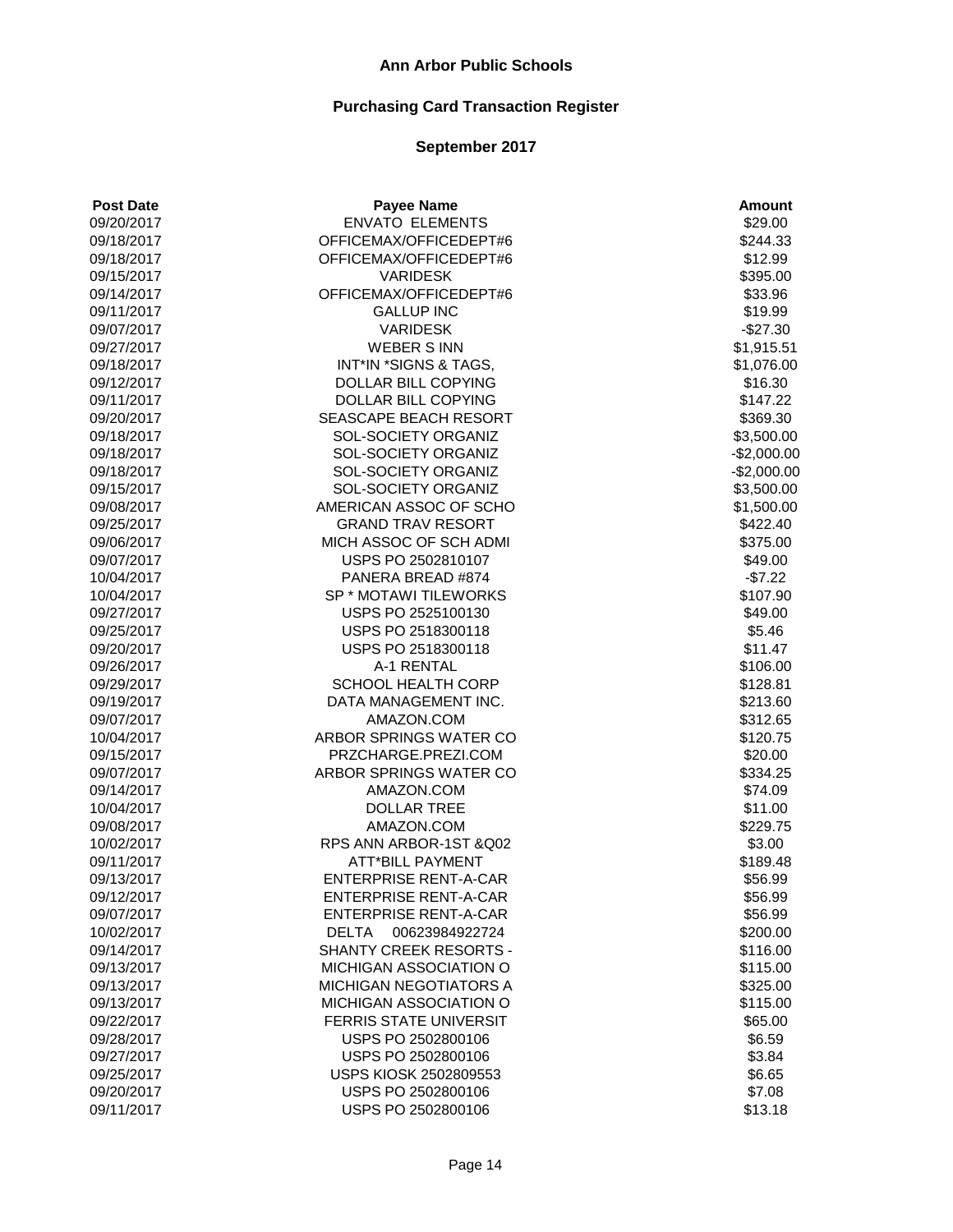# **Purchasing Card Transaction Register**

| <b>Post Date</b> | <b>Payee Name</b>                 | <b>Amount</b> |
|------------------|-----------------------------------|---------------|
| 09/27/2017       | ARC - MI MADISON HGTS             | \$19.88       |
| 09/25/2017       | JIMMY JOHNS # 90016 M             | \$70.41       |
| 09/21/2017       | PANERA BREAD #600874              | \$80.03       |
| 09/11/2017       | PANERA BREAD #874                 | $-$6.35$      |
| 09/08/2017       | PANERA BREAD #600874              | \$121.31      |
| 09/29/2017       | OFFICEMAX/OFFICEDEPT#6            | \$146.99      |
| 09/28/2017       | <b>VARIDESK</b>                   | \$1,185.00    |
| 09/28/2017       | OFFICEMAX/OFFICEDEPT#6            | \$306.98      |
| 09/15/2017       | OFFICEMAX/OFFICEDEPT#6            | \$14.95       |
| 09/15/2017       | OFFICEMAX/OFFICEDEPT#6            | \$24.29       |
| 09/13/2017       | OFFICEMAX/OFFICEDEPT#6            | \$440.82      |
| 09/13/2017       | THOMSON WEST*TCD                  | \$286.00      |
| 09/08/2017       | ADOBE *ACROPRO SUBS               | \$15.89       |
| 09/13/2017       | ARC - MI MADISON HGTS             | \$37.78       |
| 10/02/2017       | TOBY'S INSTRUMENT SHOP            | \$65.00       |
| 09/25/2017       | SHELL OIL 574417261QPS            | \$30.00       |
| 09/15/2017       | <b>AMAZON MKTPLACE PMTS</b>       | \$67.99       |
| 09/07/2017       | USPS PO 2502807500                | \$490.00      |
| 09/28/2017       | <b>HORIZON SOFTWARE INTER</b>     | \$169.60      |
| 09/29/2017       | ARC - MI MADISON HGTS             | \$618.19      |
| 09/21/2017       | ARC - MI MADISON HGTS             | \$83.30       |
| 09/15/2017       | OFFICEMAX/OFFICEDEPT#6            | \$7.98        |
| 09/15/2017       | OFFICEMAX/OFFICEDEPT#6            | \$165.46      |
| 09/08/2017       | OFFICEMAX/OFFICEDEPT#6            | \$283.49      |
| 09/08/2017       | OFFICEMAX/OFFICEDEPT#6            | \$7.18        |
| 09/29/2017       | <b>GETAWAY TOURS &amp; CHARTE</b> | \$103.00      |
| 09/22/2017       | <b>MATTHAEI BOTANICAL</b>         | \$60.00       |
| 09/28/2017       | <b>TARGET</b><br>00024158         | $-$18.89$     |
| 09/27/2017       | SP * KIDCARPET.COM                | \$279.99      |
| 09/26/2017       | <b>WEEBLY CUSTOM DOMAIN</b>       | \$33.90       |
| 09/26/2017       | <b>WEEBLY PRO SITE</b>            | \$144.00      |
| 09/27/2017       | SQU*SQ *SWEETWATERS WA            | $-$2.28$      |
| 10/04/2017       | PANERA BREAD #1105                | \$31.78       |
| 09/25/2017       | KROGER #605                       | \$5.00        |
| 09/11/2017       | GFS STORE #1973                   | \$35.24       |
| 09/08/2017       | KROGER #688                       | \$21.00       |
| 09/13/2017       | DOMINO'S 1109                     | \$41.47       |
| 09/14/2017       | COTTAGE INN PIZZA - AN            | \$141.21      |
| 10/02/2017       | PANERA BREAD #876                 | \$15.00       |
| 09/13/2017       | JIMMY JOHNS # 90030 -             | \$33.64       |
| 09/13/2017       | MEIJER INC #027 Q01               | \$27.71       |
| 09/27/2017       | KROGER #688                       | \$5.19        |
| 09/22/2017       | <b>PLUM MARKET - ANN</b>          | \$11.62       |
| 09/19/2017       | NINO SALVAGGIO - CLINT            | \$7.68        |
| 09/18/2017       | <b>NEW YORK PIZZA DEPOT</b>       | \$30.25       |
| 09/12/2017       | <b>PLUM MARKET - ANN</b>          | \$22.89       |
| 09/11/2017       | <b>BUSCH'S #1035</b>              | \$9.99        |
| 09/11/2017       | <b>BUSCH'S #1035</b>              | $-$5.45$      |
| 09/07/2017       | <b>BUSCH'S #1035</b>              | \$8.68        |
| 09/27/2017       | PANERA BREAD #601105              | \$366.81      |
| 09/26/2017       | KROGER #577                       | \$47.36       |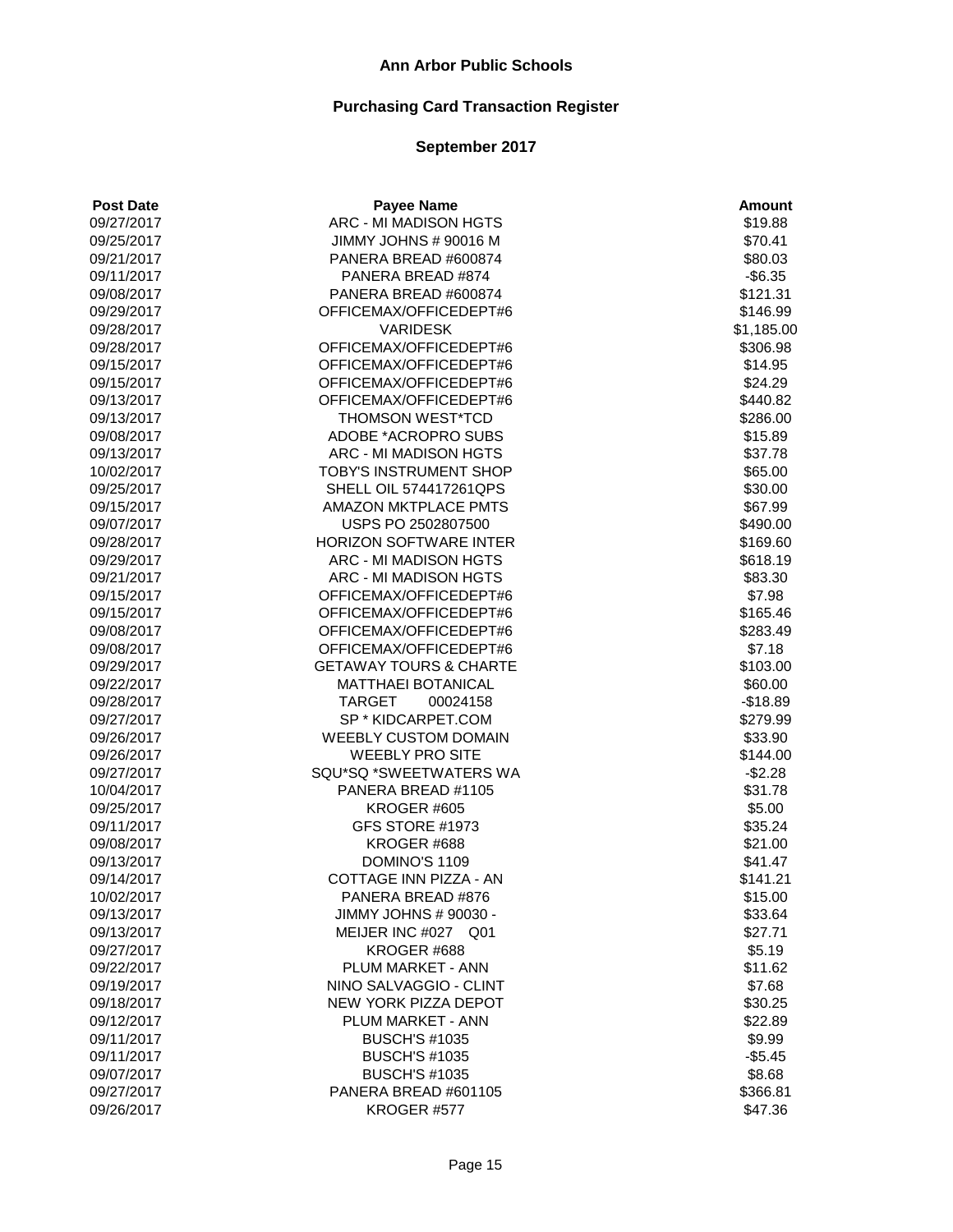| <b>Post Date</b> | <b>Payee Name</b>           | <b>Amount</b>     |
|------------------|-----------------------------|-------------------|
| 09/26/2017       | SAMS CLUB #6667             | \$67.88           |
| 09/19/2017       | COTTAGE INN PIZZA - AN      | \$67.00           |
| 09/21/2017       | <b>HELLO FAZ PIZZA</b>      | \$58.00           |
| 09/14/2017       | COTTAGE INN PIZZA - AN      | \$107.81          |
| 09/18/2017       | COTTAGE INN PIZZA - AN      | \$23.98           |
| 09/14/2017       | GFS STORE #1973             | \$41.13           |
| 09/14/2017       | COTTAGE INN PIZZA - AN      | \$47.97           |
| 09/14/2017       | COTTAGE INN PIZZA - AN      | \$23.98           |
| 09/27/2017       | ARBOR SPRINGS WATER CO      | \$65.00           |
| 09/26/2017       | POLLY'S #12                 | \$25.40           |
| 09/25/2017       | MEIJER INC #173 Q01         | \$45.02           |
| 09/25/2017       | COTTAGE INN PIZZA - AN      | \$88.91           |
| 09/14/2017       | COTTAGE INN PIZZA - AN      | \$23.98           |
| 10/02/2017       | AMAZON.COM                  | \$80.98           |
| 10/02/2017       | AMAZON.COM                  | \$86.98           |
| 10/02/2017       | <b>AMAZON MKTPLACE PMTS</b> | \$17.74           |
| 09/11/2017       | SCHOOL HEALTH CORP          | \$41.41           |
| 09/15/2017       | ACCURATE LABEL DESIGNS      | \$81.95           |
| 10/04/2017       | <b>SCHOOL HEALTH CORP</b>   | \$77.89           |
| 09/26/2017       | <b>AMAZON MKTPLACE PMTS</b> | \$30.86           |
| 09/25/2017       | AMAZON.COM                  | \$12.81           |
| 09/18/2017       | TOSHIBA BUSINESS SOLUT      | \$115.00          |
| 09/15/2017       | <b>GBC*ECOMMERCE</b>        | \$145.20          |
| 09/15/2017       | <b>AMAZON MKTPLACE PMTS</b> | \$99.98           |
| 09/08/2017       | DOLLAR BILL COPYING         | \$57.12           |
|                  | DOLLAR BILL COPYING         |                   |
| 09/07/2017       |                             | \$2.00<br>\$31.75 |
| 09/29/2017       | HSN*HSN1452802240           |                   |
| 09/25/2017       | <b>TARGET</b><br>00006346   | \$56.53           |
| 09/20/2017       | <b>SMILEMAKERS INC</b>      | \$36.97           |
| 09/28/2017       | <b>AMAZON MKTPLACE PMTS</b> | \$47.50           |
| 09/13/2017       | AMAZON MKTPLACE PMTS        | \$50.98           |
| 09/26/2017       | STU*SHINDIGZ DECORATIO      | \$377.83          |
| 09/26/2017       | <b>AMAZON MKTPLACE PMTS</b> | \$85.84           |
| 09/26/2017       | <b>AMAZON MKTPLACE PMTS</b> | \$77.96           |
| 09/18/2017       | <b>TARGET</b><br>00006346   | \$45.45           |
| 09/13/2017       | <b>AMAZON MKTPLACE PMTS</b> | \$191.96          |
| 09/07/2017       | <b>AMAZON MKTPLACE PMTS</b> | \$90.43           |
| 09/28/2017       | TII* EDUCATIONAL SALES      | \$64.50           |
| 09/13/2017       | AMAZON MKTPLACE PMTS        | \$445.90          |
| 09/18/2017       | AMAZON.COM                  | \$114.44          |
| 09/12/2017       | <b>NATIONALGEO</b>          | \$120.00          |
| 10/03/2017       | AMAZON.COM                  | \$24.45           |
| 10/03/2017       | AMAZON.COM                  | \$12.75           |
| 09/19/2017       | AMAZON.COM                  | \$26.00           |
| 10/02/2017       | WHOLEFDS ARB 10167          | \$12.50           |
| 09/14/2017       | ARBOR SPRINGS WATER CO      | \$26.00           |
| 09/11/2017       | <b>AMAZON MKTPLACE PMTS</b> | \$60.57           |
| 10/03/2017       | SHOPKEEP.COM INC.           | \$108.00          |
| 10/02/2017       | UNDERGROUND PRINTING        | \$528.94          |
| 09/21/2017       | <b>SNO SITES</b>            | \$625.00          |
| 09/27/2017       | JIMMY JOHNS # 90028 -       | \$76.08           |